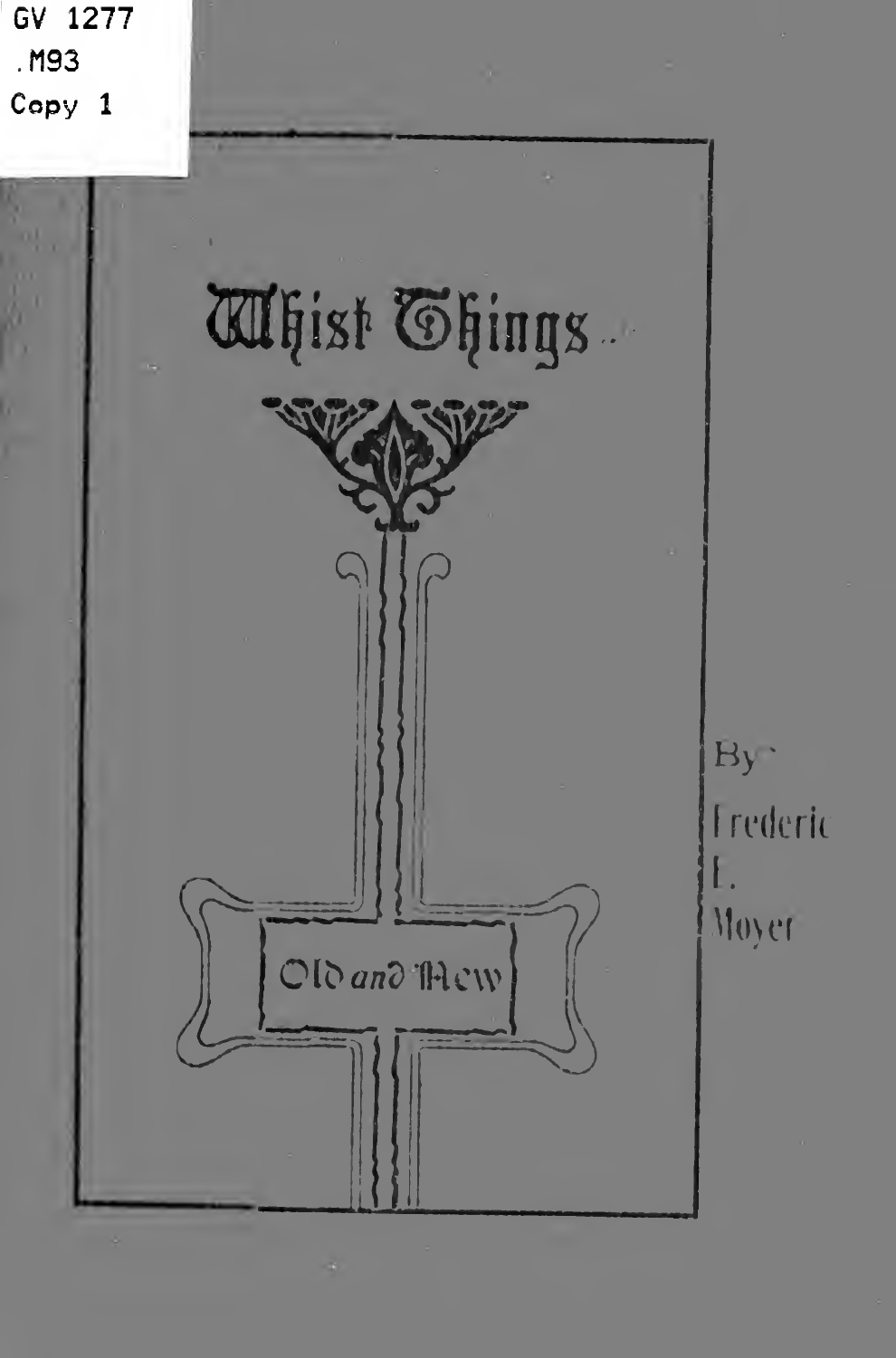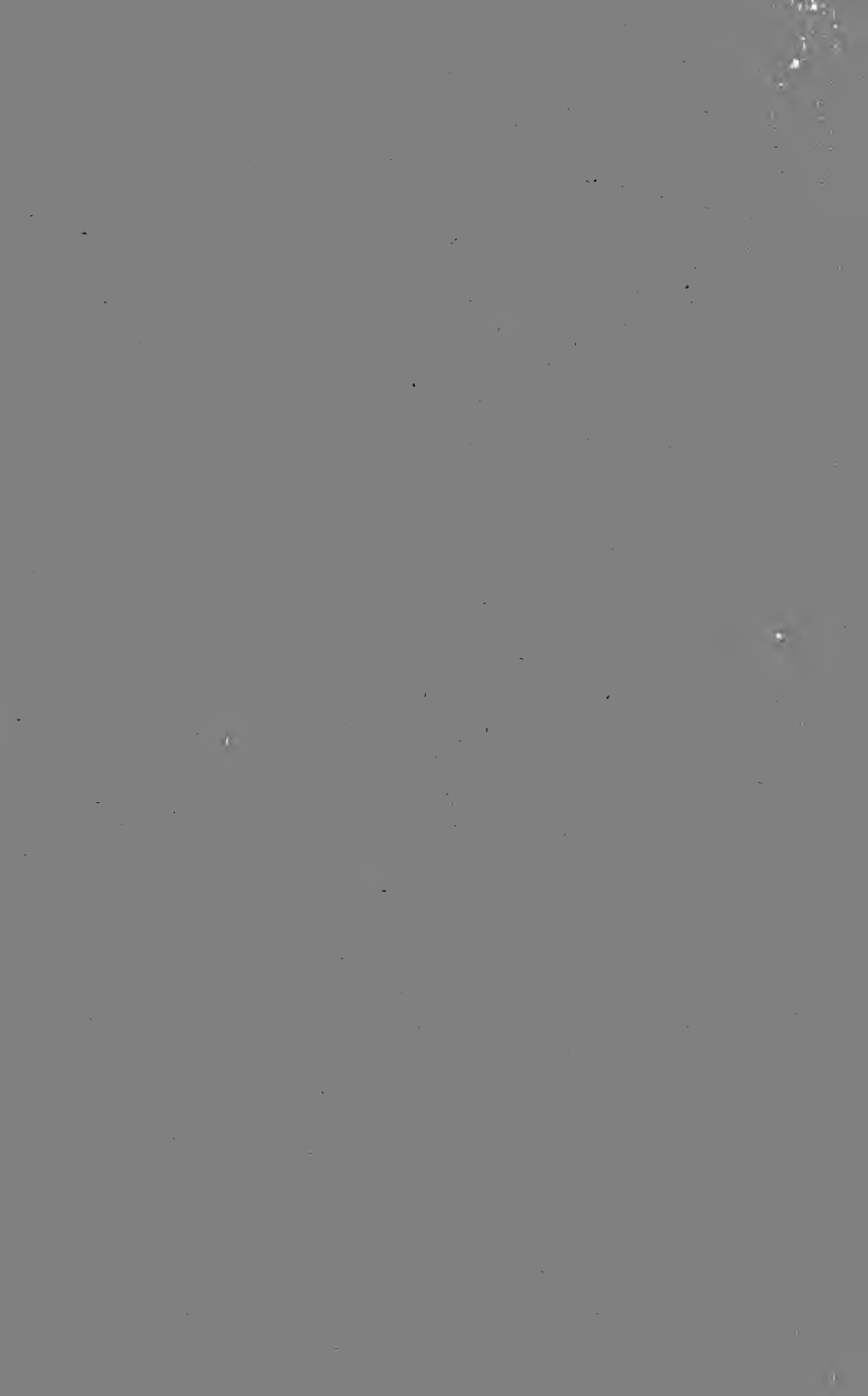## WHIST THINGS OLD AND NEW

**BY** 

#### FREDERIC E.MOVER

 $\frac{1}{2}\left[\frac{1}{2}\right]_{1}^{2}=-\frac{1}{2}\left[\frac{1}{2}\frac{1}{2}\frac{1}{2}\frac{1}{2}\frac{1}{2}\frac{1}{2}\frac{1}{2}\frac{1}{2}\frac{1}{2}\frac{1}{2}\frac{1}{2}\frac{1}{2}\frac{1}{2}\frac{1}{2}\frac{1}{2}\frac{1}{2}\frac{1}{2}\frac{1}{2}\frac{1}{2}\frac{1}{2}\frac{1}{2}\frac{1}{2}\frac{1}{2}\frac{1}{2}\frac{1}{2}\frac{1}{2}\frac{1}{2}\frac{1}{2}\frac{1}{2}\frac{1}{2}\frac{1}{2}\frac$ 

PHILADELPHIA: THE APPLEBAUGH-JONES CO 1903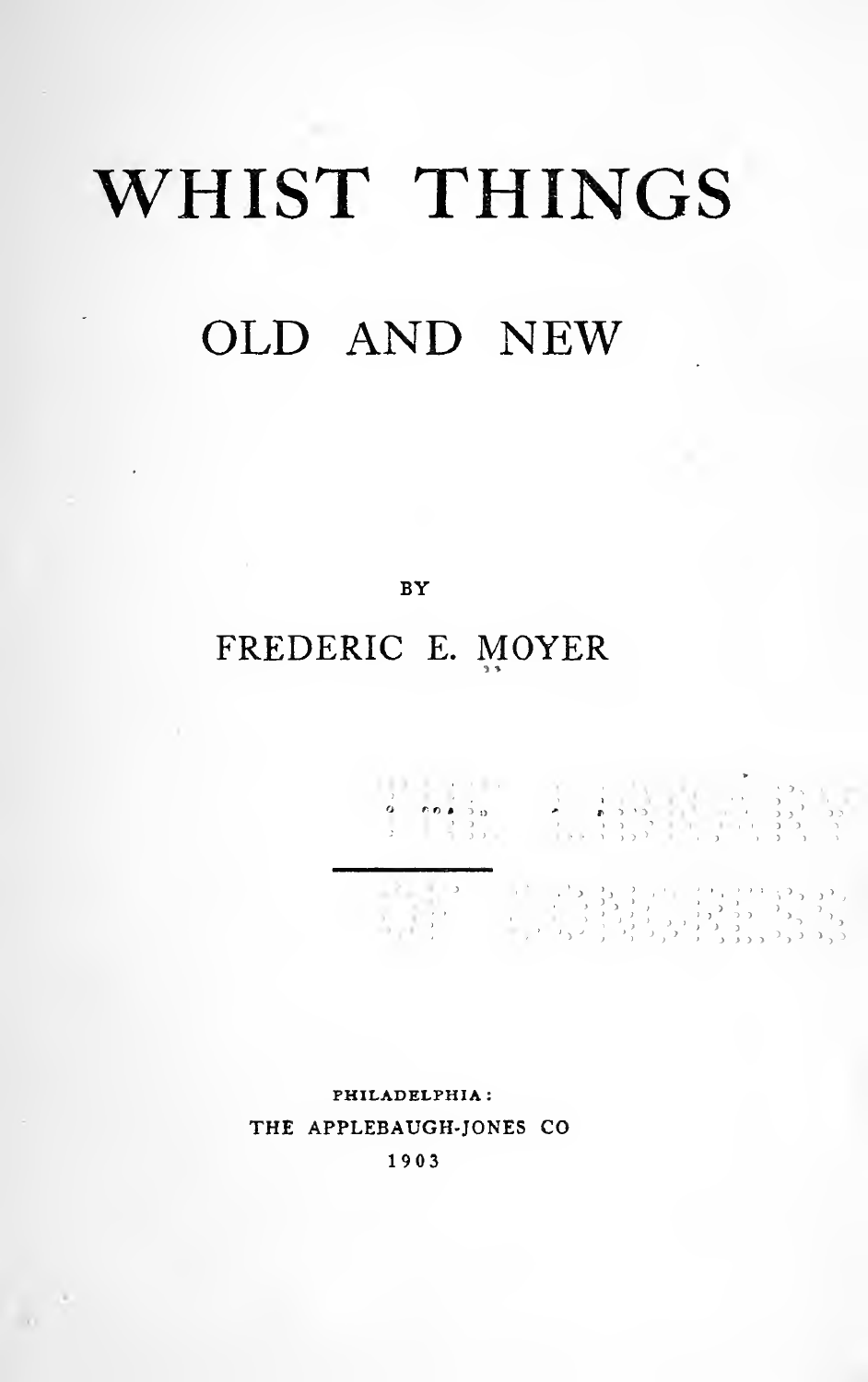THE LIBRARY OF CONGRESS, Two Copies Received MAY 18 1903 Copyright Entry  $\frac{c}{c}$ Let  $\frac{c}{c}$   $\frac{1}{c}$   $\frac{a}{c}$   $\frac{a}{c}$   $\frac{a}{c}$   $\frac{a}{c}$   $\frac{a}{c}$   $\frac{b}{c}$ 5 3 3 8

 $71/277$  $. A$ B3

Copyright, IQ03, by Frederic E. Moye

 $\ddot{\cdot}$  $\ddot{\bullet}$  $\begin{array}{c} \bullet & \bullet \\ \bullet & \bullet \end{array}$  $\ddot{\bullet}$  $\ddot{\cdot}$  $\frac{9}{2}$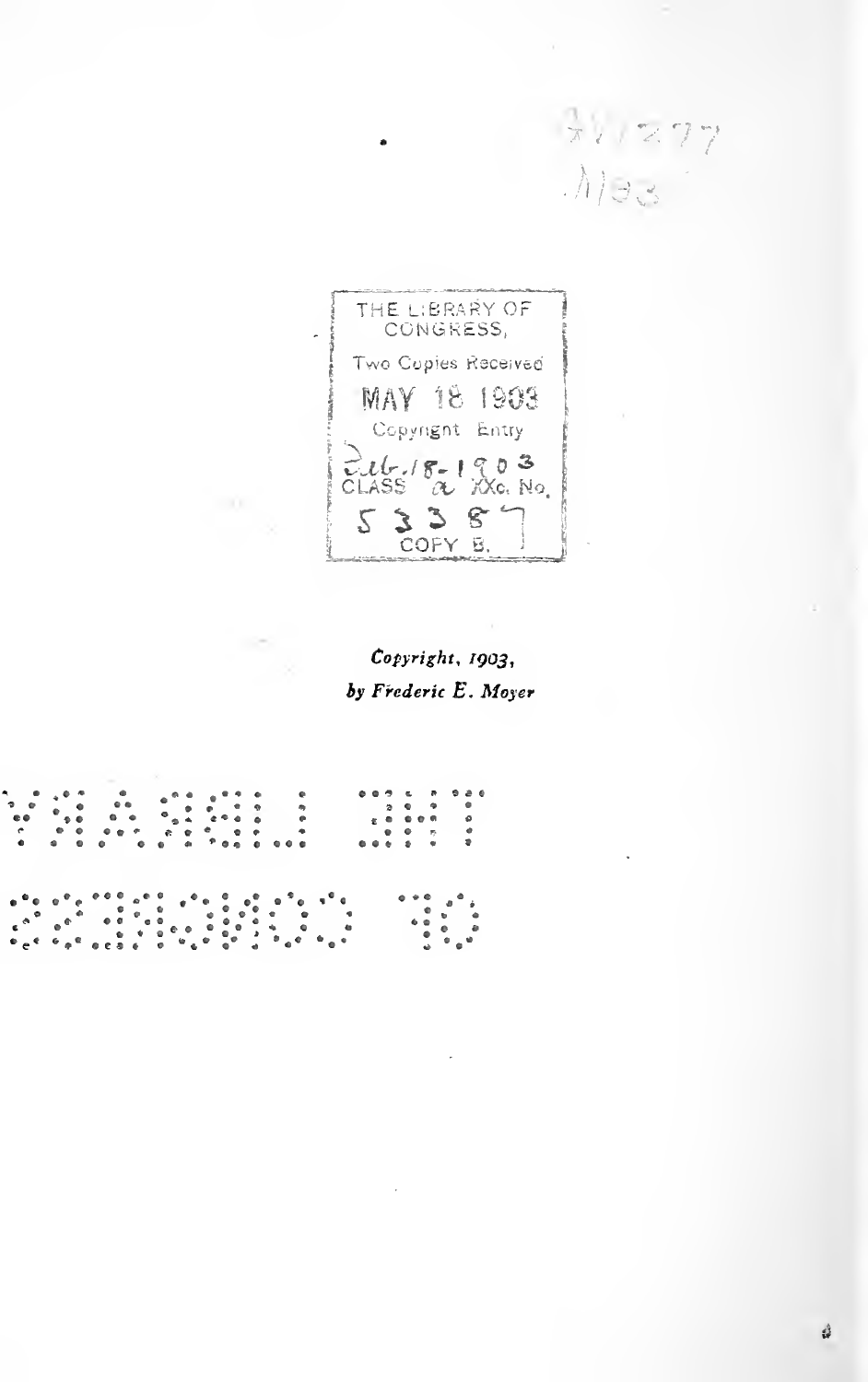It is not expected that the system presented will be either adopted or approved, but it is hoped that de ductions can be made that will add to the science of the game.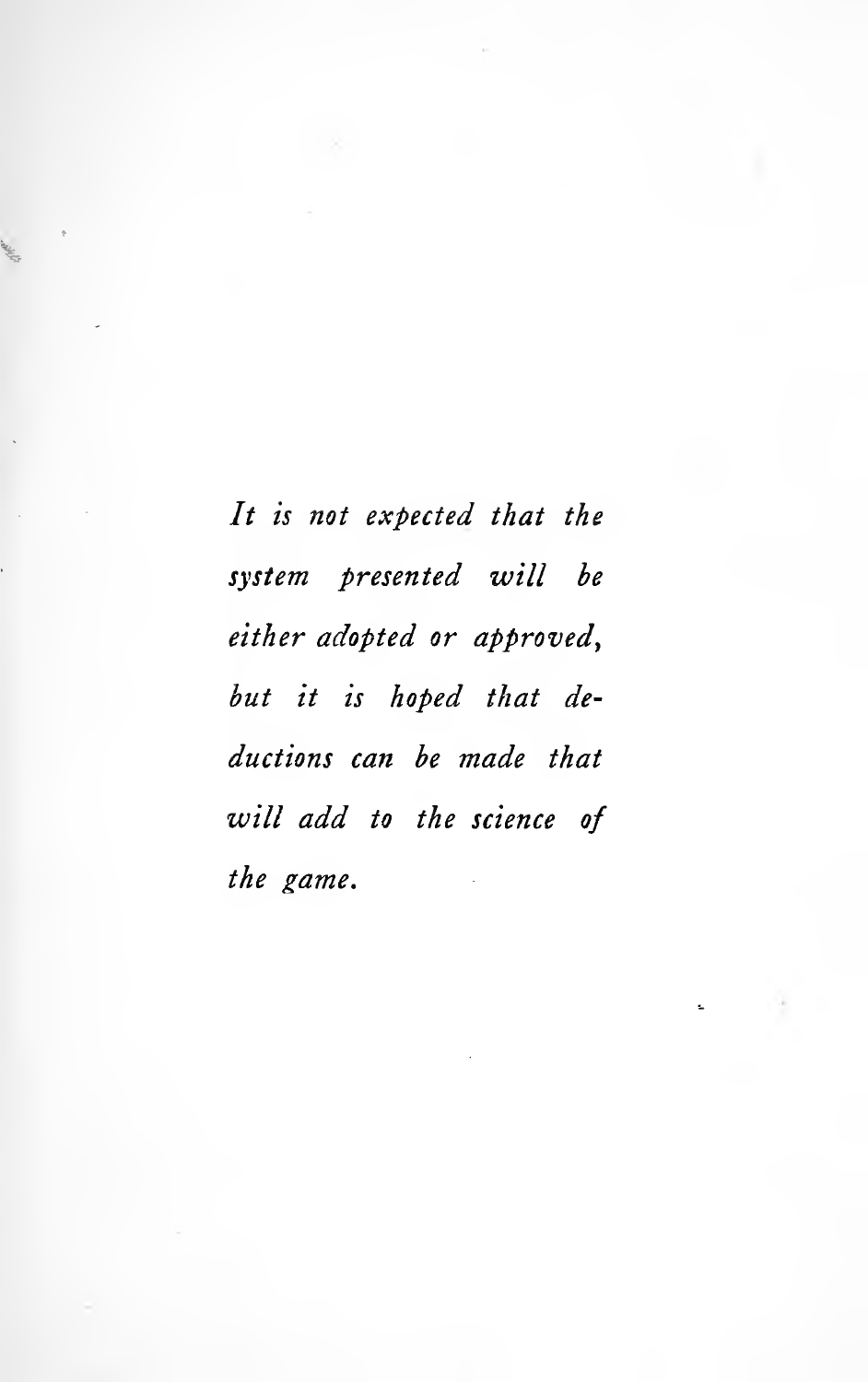#### TABLE OF LEADS

| CARDS<br>AT HEAD OF |          | NUMBER OF CARDS IN SUIT |              |
|---------------------|----------|-------------------------|--------------|
| SUIT                | 4        | 5                       | 6<br>OR MORE |
| AKQJ                | K J      | Q A                     | Q K          |
| A K Q               | K Q      | Q A                     | Q K          |
| A K                 | K A      | A K                     | A K          |
| A Q J               | A Q      | A J                     | ΑJ           |
| A Q                 | r<br>4th | 4th                     | A 4th        |
| A                   | 4th      | A 4th                   | A 4th        |
| K Q<br>$\mathbf{r}$ | K 4th    | Q 4th                   | Q 4th        |
| Q J T               | T Q      | T J                     | T J          |

From all other combinations lead fourth best.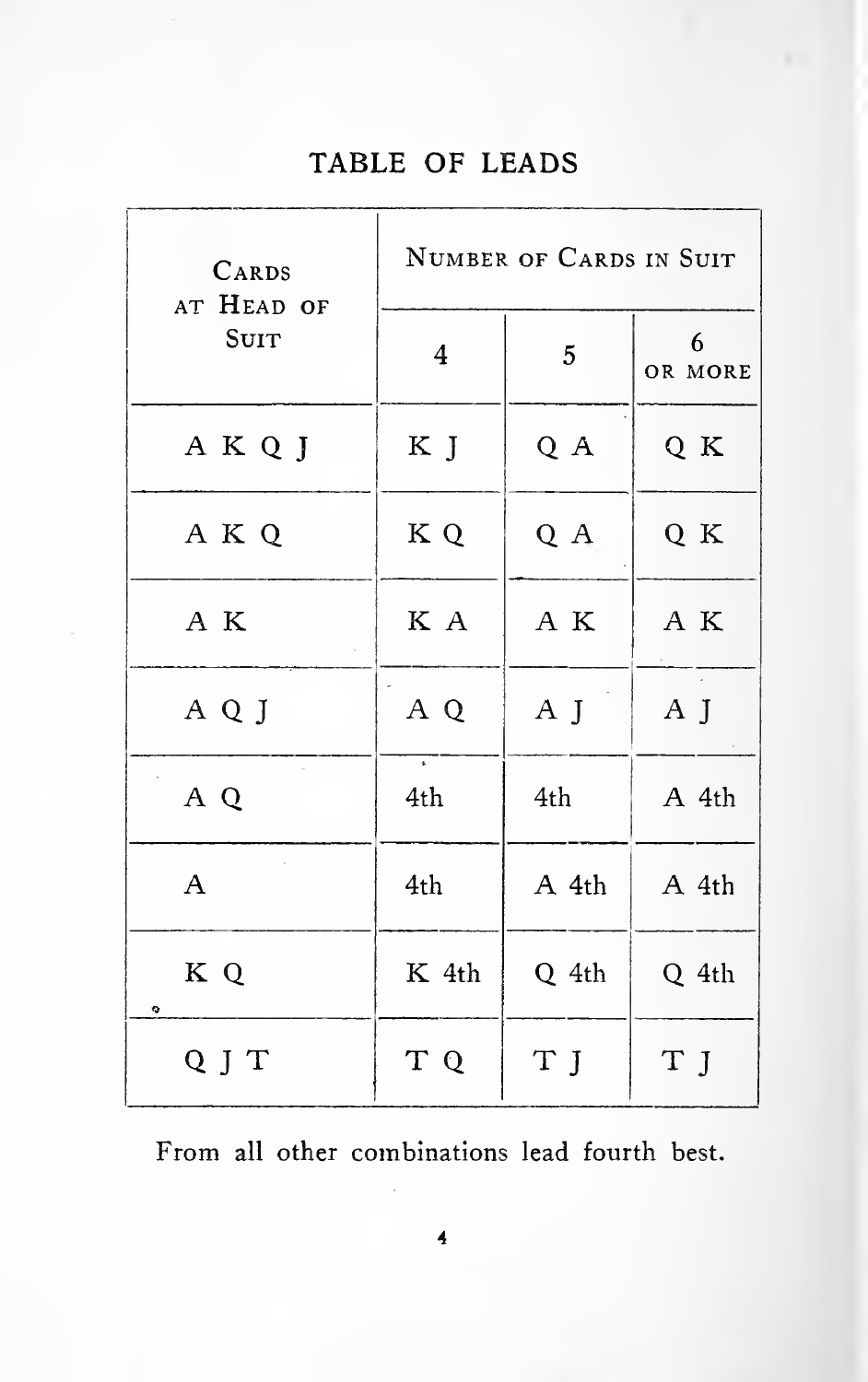98

### GENERAL RULES **LEADS**

Ĵ\$

k.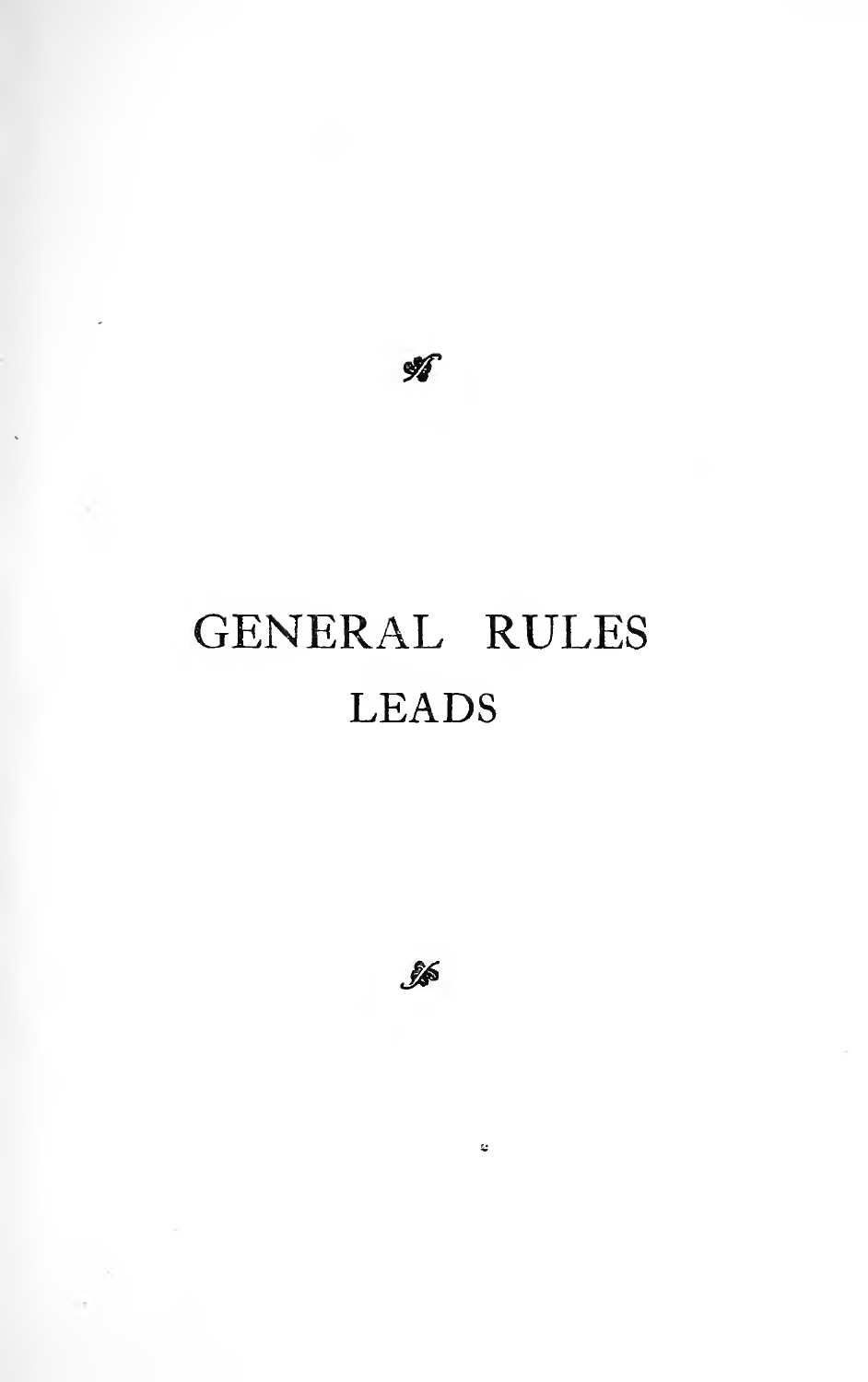Ace shows a suit of five or more, unless followed by the Queen, then only four and ACE the presence of the Jack; when followed by King no Queen can be in leader's hand when followed by Jack, shows a suit of five or more, and the presence of the Queen. When followed by any card lower than the Jack, shows at least a five-card suit, unless the fall of the cards indicates that the second lead is not a fourth best; it then shows a suit of only two, known as the "Fisher Ames Lead," and informs partner that the leader is ready to trump the suit and is willing to be forced.

> Ace to Ten and Ace to Deuce are always "Fisher Ames Leads."

King shows a suit of four, the presence of the Ace or Queen, or both. Winning a KING trick should be followed by lowest card of the suit for partner's Ace. When followed by Queen, marks Ace and one more in leader's hand; King then Ten, Queen and Jack are left in leader's hand.

6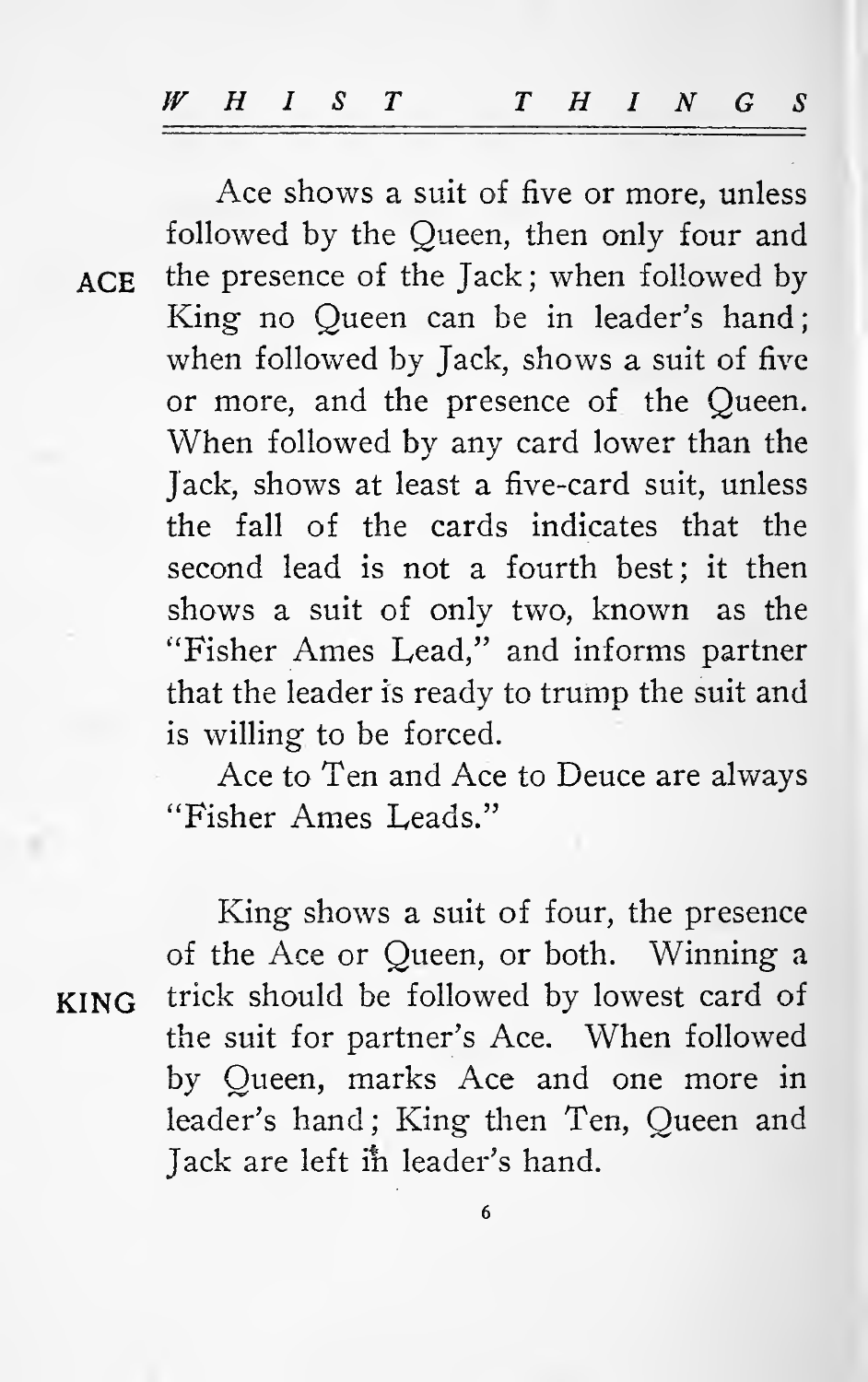| $O$ $L$ $D$ $A$ $N$ $D$ $N$ $E$ $W$ |  |  |
|-------------------------------------|--|--|
|-------------------------------------|--|--|

There is but one Queen lead, which shows a suit of five or more, the presence of the King with or without the Ace. When led without the Ace and winning trick, should be followed with fourth best for partner's Ace. **OUEEN** 

Jack is always an irregular card. JACK

Ten is led from bottom of sequence of Ten, Jack, Queen ; followed by Queen shows a suit of four; followed by Jack shows a suit TEN of five or more.

Nine, when not led irregularly, is always a fourth best card. Combinations from which the Nine is led are as follows

Ace, Queen, Ten, Nine.

Ace, Jack, Ten, Nine.

King, Jack, Ten, Nine.

The two former show a suit of exactly four ; the latter, four or more. These suits

 $\overline{7}$ 

NINE

 $\sim$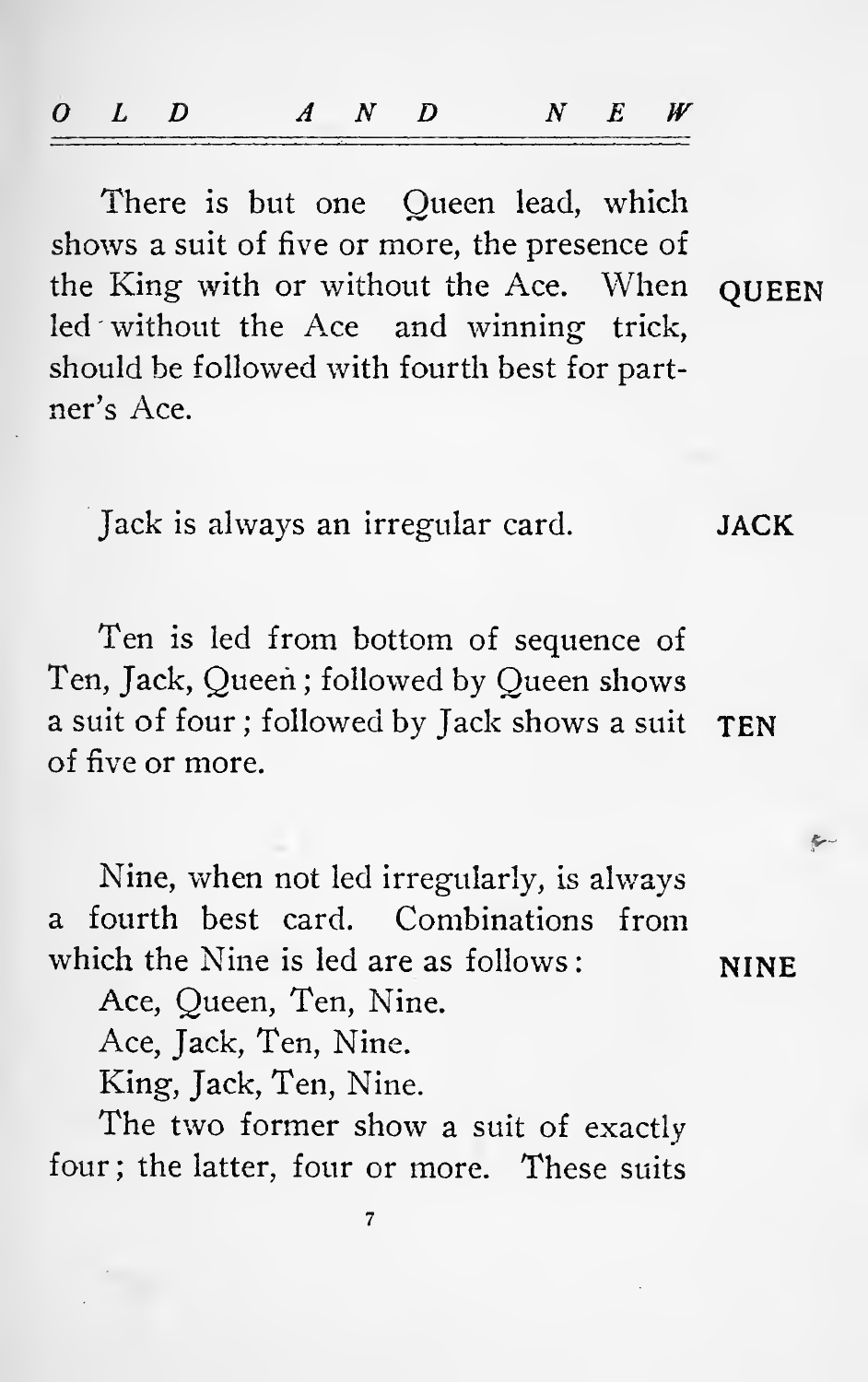should be opened seldom, for the reason that they are more valuable to be led up to than to be led from. When holding <sup>a</sup> Major Tennace suit (other suits being weak), and four trumps, open the hand with an irregular lead.

**OTHER** All other suits should be opened fourth<br>SIIITS best. **SUITS** 

Irregular Leads

Irregular leads, sometimes termed "top of nothing" or "supporting card" leads, are made from hands weak in plain suits and in ferentially show strength in trumps (strength is four or more; it is the writer's opinion trumps should always be led from six). These leads should usually be made with the highest card of the shortest plain suit, generally an Eight, Nine, Ten or Jack, sometimes Queen, if only two of the latter suit are held. If you win the trick with an irregular lead it is usually safe to place strength of the suit in partner's hand, and if vou have another card of the suit with which

8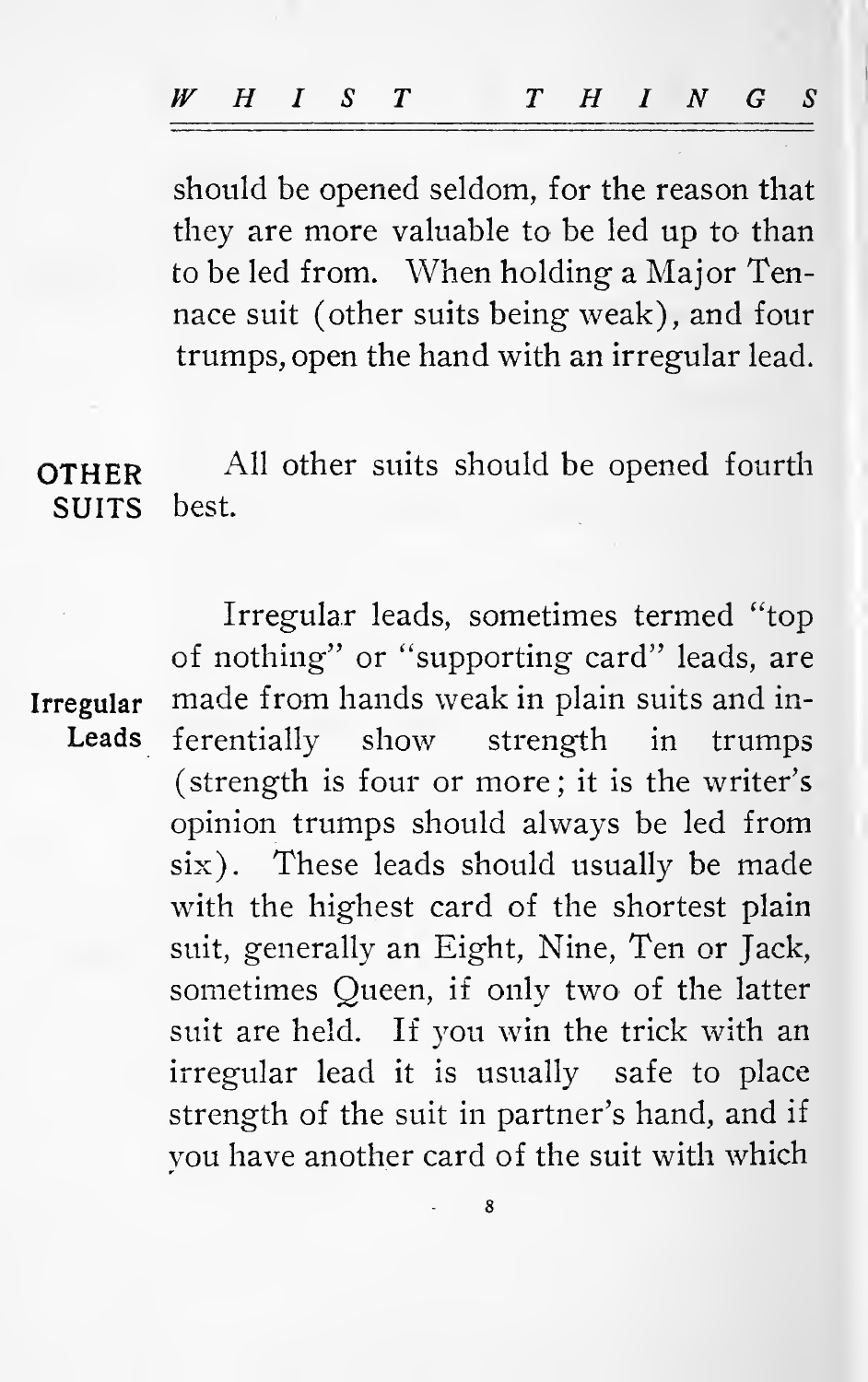| OLD AND NEW |  |  |  |  |  |
|-------------|--|--|--|--|--|
|             |  |  |  |  |  |

to put partner in and sufficient strength to draw all the trumps, it should be done in order to bring in the suit, which being your short one is likely to be partner's long suit. If adversaries take the trick and you win adversaries' lead, and partner has not called for trumps, you should continue the short suit first opened. While you started to play a long suit game by informing partner of strength in trumps, you are paving the way to trump a plain suit, and should a short suit develop in partner's hand, you make trumps separately—a good way to make a high score when neither you nor partner has a long suit to bring in. For leads to be regular

Seven means the Eight, Nine or Ten in leader's hand

Eight means the Nine or Ten in leader's hand;

Nine means the Ten in leader's hand

Ten means the Jack and Queen in leader's hand

Jack is always irregular;

Queen means the King in leader's hand.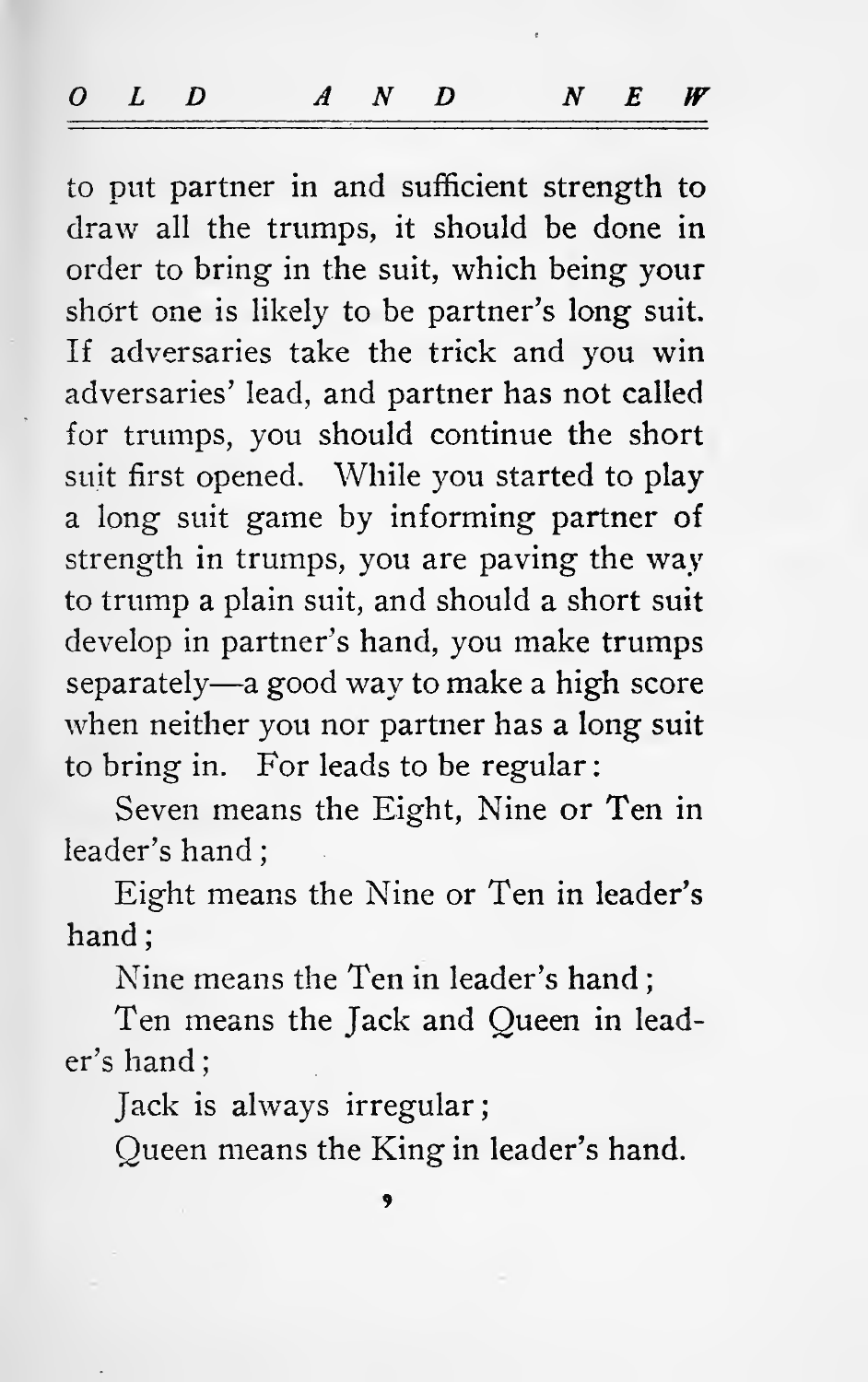FORCED **LEADS** 

Forced leads are made late in the hand. From three-card suits, headed by Ace, King or Queen, lead low ; headed by Jack, Ten orNine, lead high. When holding Queen, Jack and one small, lead Oueen.

Irregular Leads that Do Not Show Strength in Trumps

A and B are partners. A opens with an irregular card showing strength in trumps, B recognizes it, but his hand is weak both in plain suits and trumps, and an effort to draw them to bring in plain suits is useless ; he istherefore justified in endeavoring to establish a cross-ruff by leading his shortest suit when in, provided he is sure that A knows his (A's) opening card was recognized, be cause if B did not recognize it and leads an irregular card, A would be justified in having at least two rounds of trumps. There can be no misunderstanding if it is mutually agreed upon to lead trumps when both hands are strong in them ; nor can there be a misunderstanding as to B's irregular card

When A opens with a Jack;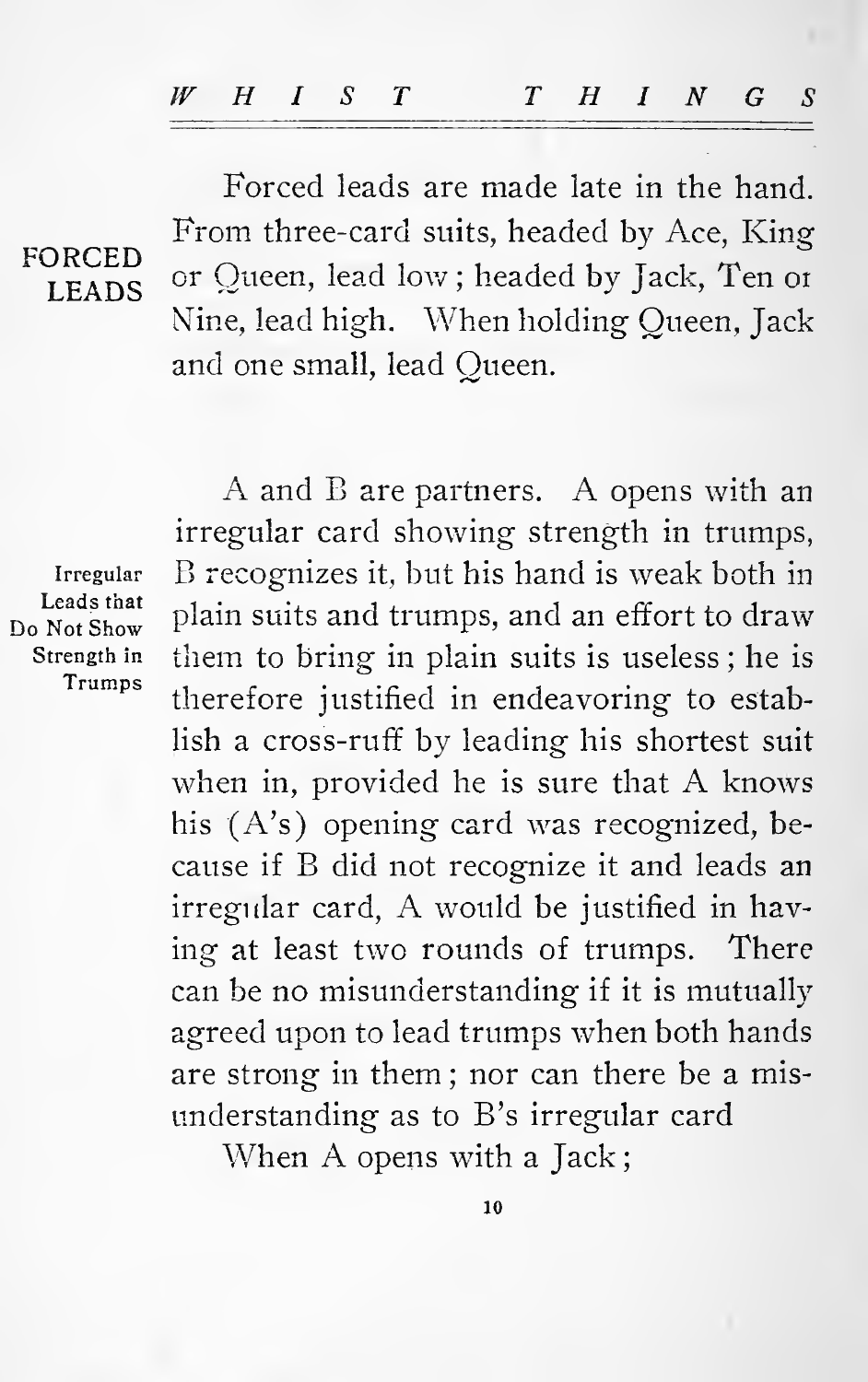|  |  |  | $O$ $L$ $D$ $A$ $N$ $D$ $N$ $E$ $W$ |                                                                                                                 |  |  |
|--|--|--|-------------------------------------|-----------------------------------------------------------------------------------------------------------------|--|--|
|  |  |  |                                     | and the state of the state of the state of the state of the state of the state of the state of the state of the |  |  |

When A opens with <sup>a</sup> Nine, and the Ten falls :

When A opens with <sup>a</sup> Ten, and the Jack or Queen falls

When A opens with <sup>a</sup> Queen, and the King falls.

When you hold <sup>a</sup> long plain suit without command or cards of re-entry in other suits, and four trumps, open the long suit irregularly, but with a card that will give a fair Opening of chance of it being recognized by partner as  $\frac{L \text{on}}{\text{Sult}}$ irregular and at the same time bring out high cards. The lead not only conveys in formation of trump strength to partner, but will do much toward establishing the suit. If partner is strong in trumps, the chances are very good for you to make small cards in the plain suit. This often applies when holding five small trumps as well as four, for if you open trumps and find partner weak in them, and are then forced, there is not much chance of making any of your plain suit. On the other hand, if partner is strong in

 $11$ 

ong Plain<br>uit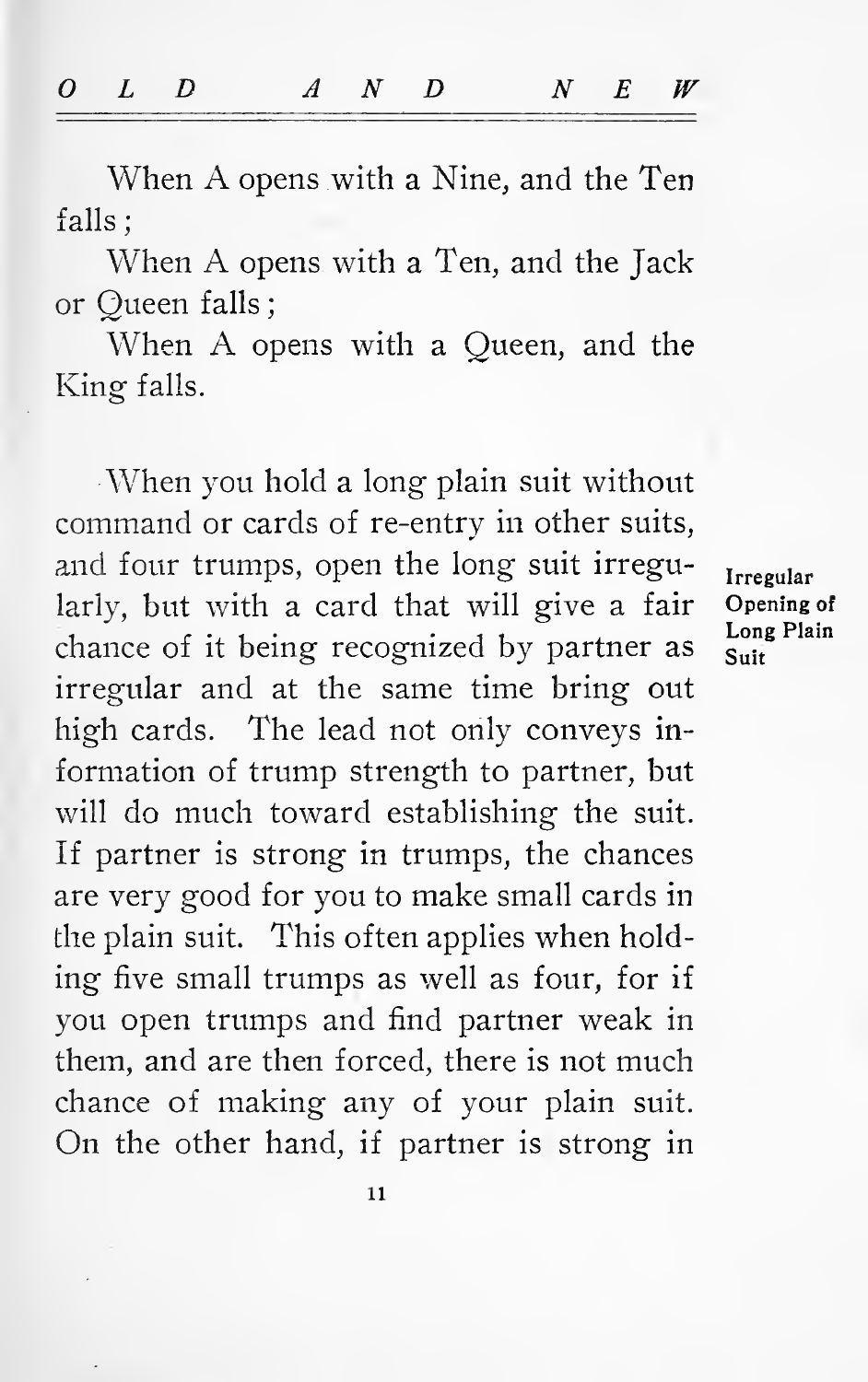trumps, two or three rounds may exhaust the adversaries ; if you are then in and your suit was not cleared on the first round, the second should ordinarily do so, and the rest of the plain suit will be made. The writer believes that you are taking less chances by the irregular opening, particularly so when you have no cards of re-entry, and not suffi cient trump strength to draw them all and still hold one or more long trumps.

Thirteenth Card

The thirteenth card of a suit should never be led if holding four trumps, but it is good play if fourth hand has shown strength in trumps; there are then two things for third hand to consider, either a high trump or none should be played. The thirteener may be played at other times to throw the lead.

 $F_{\text{our Trumps}}$  The consensus of opinion favors the lead and Three of the lowest trump when holding four, and Cards of Each Plain three cards of each plain suit. After the Suit first or second round the chances are that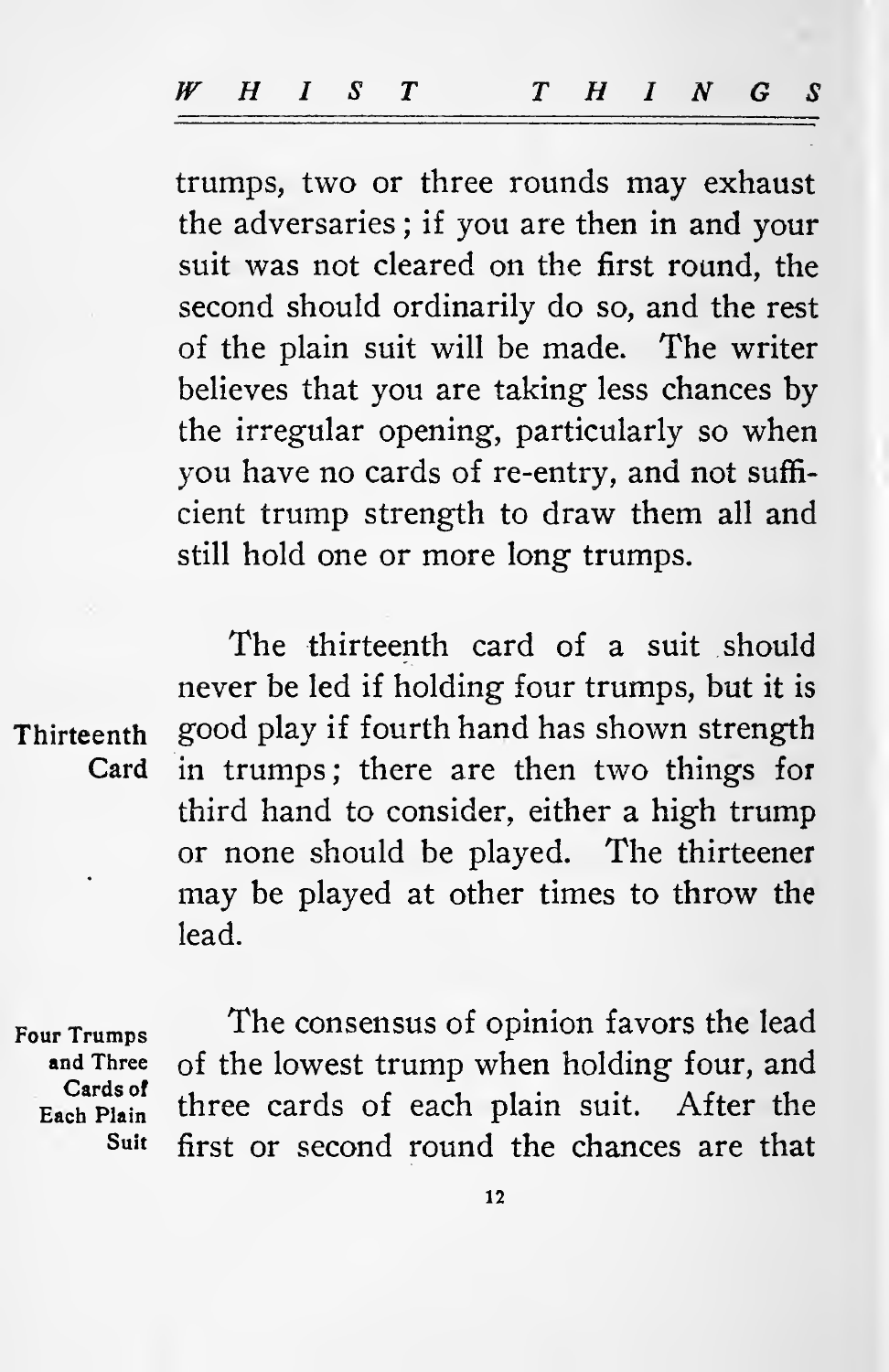you will know whether it is wise to continue if the strength is against you, either you or your partner may be able to force the strong hand ; after the strong hand has been forced, the situation may warrant you to continue the trump lead; it is especially good play, either winning or losing the trick, if a trump is sure to be drawn from both adversaries, leaving you with the long trump.

Trumps should always be opened fourth best, except when holding three honors or more than six (honors are A., K., Q., J.), or TRUMPS King, Queen, Ten and others, then lead as in plain suits. The fourth best lead does not apply when trying to stop a cross-ruff ; then Ace should always be led if in the hand ; if not, it is then good play to lead low from three in order to be in command on the third round. If partner leads trumps to stop a cross-ruff, and you hold Ace, Queen, you should not finesse, but play Ace, thereby making sure of two rounds of trumps immediately.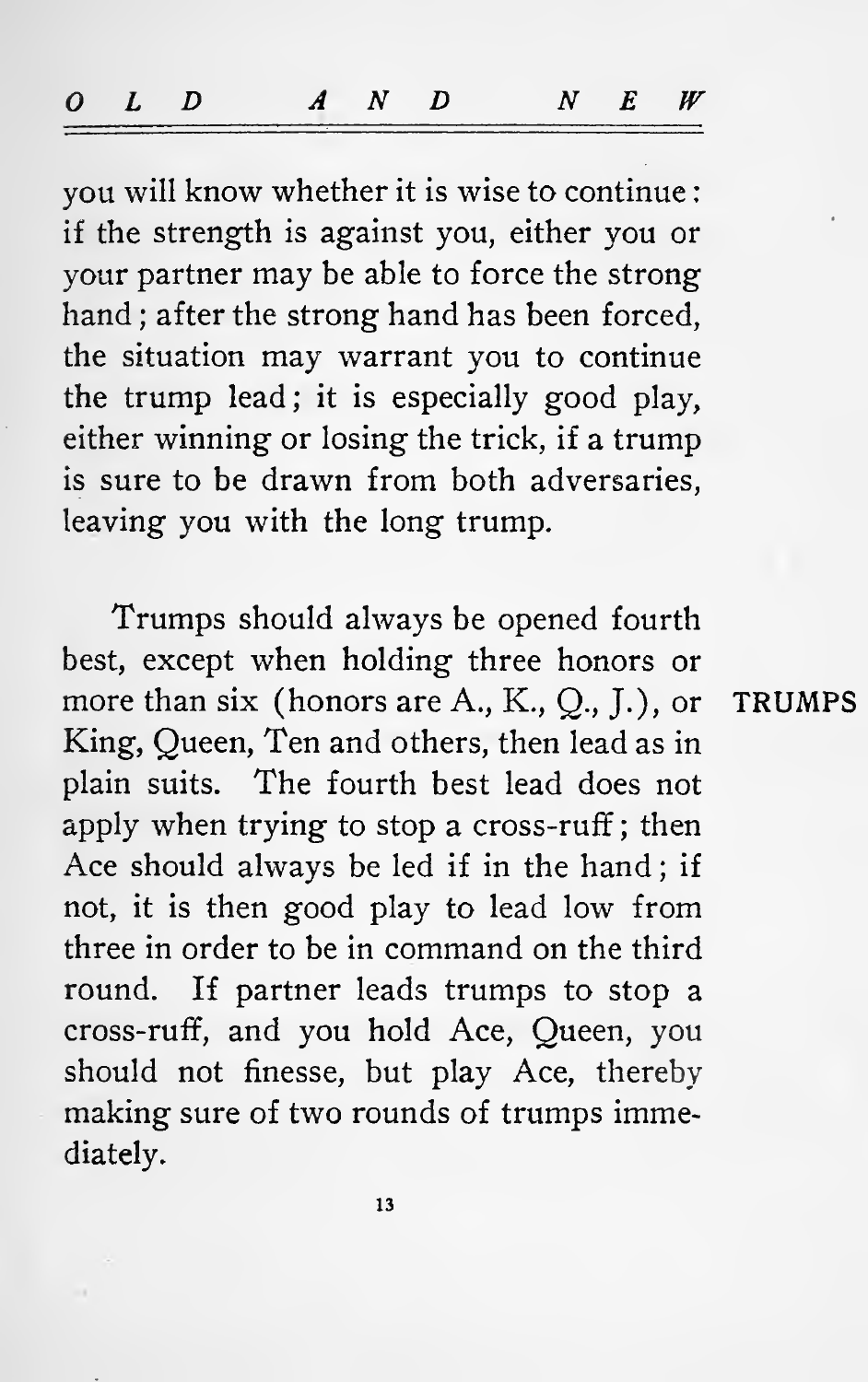Trump call is made by the play of an unnecessarily high card followed by a lower **TRUMP** one, or the discard of a card higher than a<br>CALL Seven of a suit that has not been shown. Seven of a suit that has not been shown.

> A call is sometimes made in this manner Suppose Ace is led, second hand plays Nine, the suit is continued, second hand plays King, fourth hand discards, second hand is now in the lead and plays Deuce of the same suit; the call is completed and gives an opportunity for making a small trump before they are opened. The same play may be made by reversing second and fourth hands.

> A call may also be made as follows : A and B are partners ; B is fourth hand and wins trick with Jack, and returns Ten of the same suit through the cpening hand. B either wants a supporting card in trumps led or desires to finesse to partner's lead.

> To refuse to trump a trick positively against you, is the loudest call for trumps that can be made.

> In case an honor trump is turned, irregular leads are made by some players as a call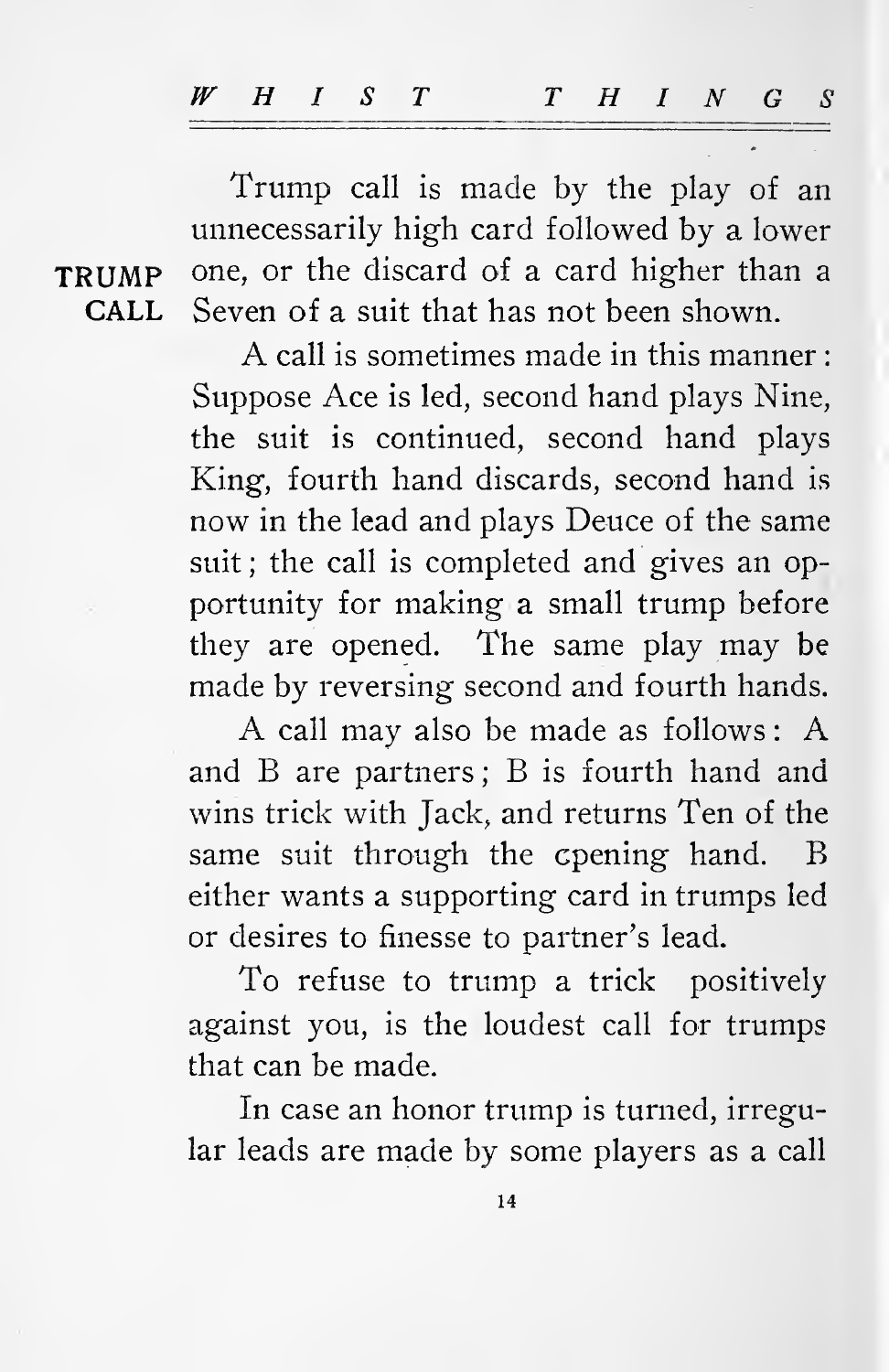|--|--|--|--|--|--|--|

for trumps through the honor. This system, however, has been abandoned by <sup>a</sup> large number of players.

If holding more than three, lead fourth best, the highest of three, the higher or two, or a singleton, except when holding Ace Trump Lead always lead it, then the higher of two re- to Call maining, or fourth best if holding four or more.

TRUMP ECHO

Some players echo to show four, some three or more, i. e., the play of an unnecessarily high card followed by a lower one. The writer believes that the echo to show exactly three trumps is the better whist. If partner leads high trumps, you hold Ten, Six, Deuce, play Six then Deuce; if low card is led, holding Ace, King, one small, play Ace, then King; holding Ace, King, two small, play King, then Ace ; in short, holding two or four, play them up, holding three play them down.

The opportunity for the three trump echo

15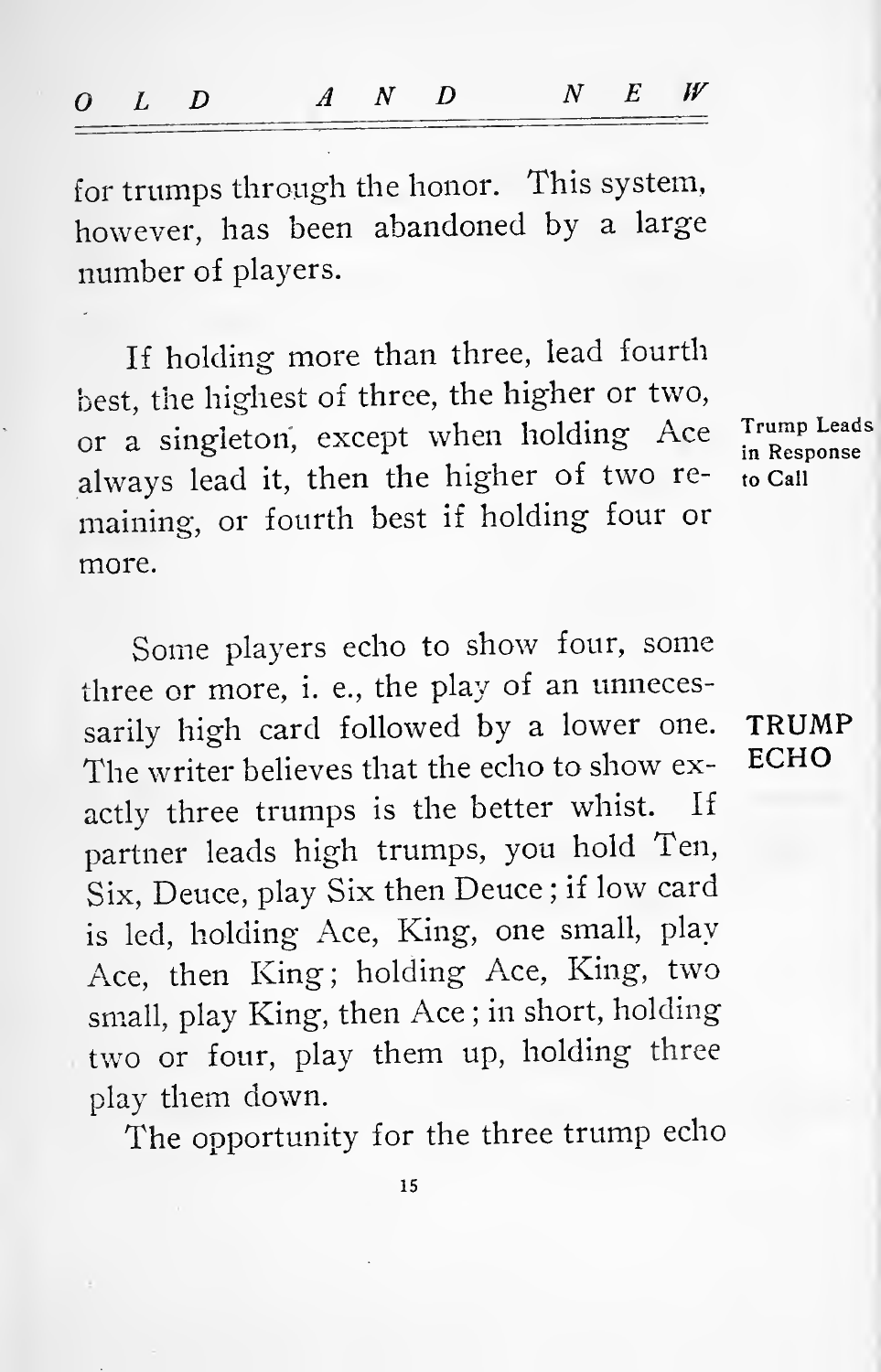not only presents itself oftener than for four, but personal experience and the opinions of advanced players prove it to be de cidedly advantageous. If partner knows that you echo to show exactly three and no more, the sting of false carding is reduced to a minimum. If with four trumps on partner's leads of high cards you play them up, the times when he will not be able to tell by inference whether you have two or four will be rare.

To refuse to trump <sup>a</sup> doubtful trick, shows four trumps or two honors among  $T_{\text{rump a}}$  three. There is, however, an exception to Doubtful this rule that is when the fall of the cards  $\frac{u\text{bit}}{v\text{let}}$  this rule, that is, when the fall of the cards indicates that partner has the winning card or none.

Plain Suit

If partner leads trumps and adversaries  $\frac{\text{Echo in}}{\text{sin Sult}}$  win trick, an echo on adversaries' suit shows four trumps.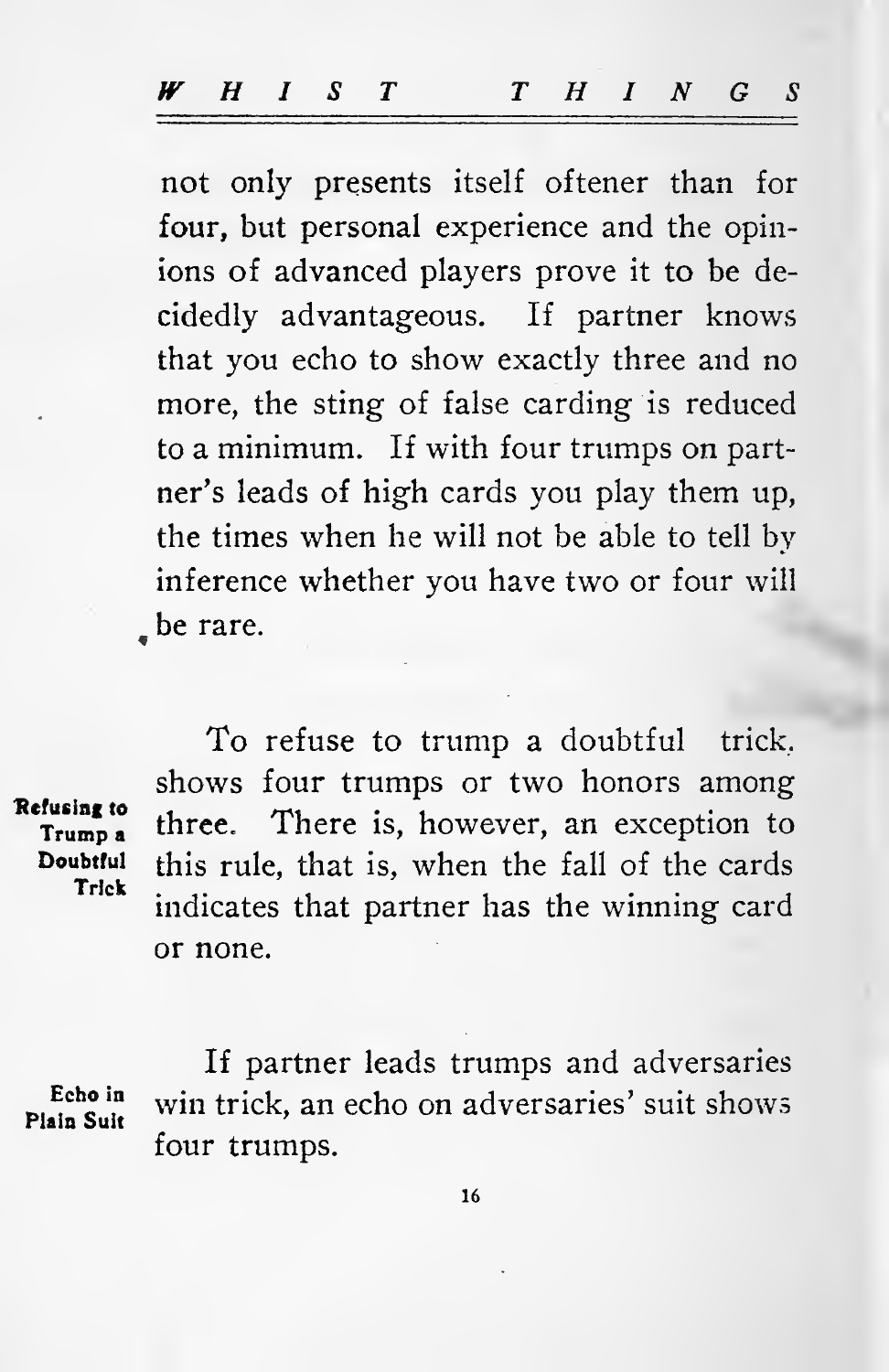| $O$ $L$ $D$ $A$ $N$ $D$ $N$ $E$ $W$ |  |  |  |  |  |  |  |  |  |  |
|-------------------------------------|--|--|--|--|--|--|--|--|--|--|
|-------------------------------------|--|--|--|--|--|--|--|--|--|--|

The play of intermediate, high, low, i. e., 6, 8, 4, at any time in a plain suit shows four trumps.

When playing fourth hand, holding four Four Trumps trumps; and you begin to play intermediate, high, low, and partner completes a call on second round, instead of playing the high card on this round, play low ; in other words, in response to partner's call you echo immediately, showing four trumps.

To show number of trumps when trumping plain suits, the following should be observed :

Holding four, first trump with third best, then fourth.

Holding five, first trump with fourth, then third, then fifth. (Some players prefer to trump first with third, then fourth, claiming that to show four trumps in two rounds is more valuable than to wait three rounds to give the information showing five.)

Holding six, first trump with fourth, then fifth, then sixth.

Showing

Showing Number of Trumps When Trumping Plain Suits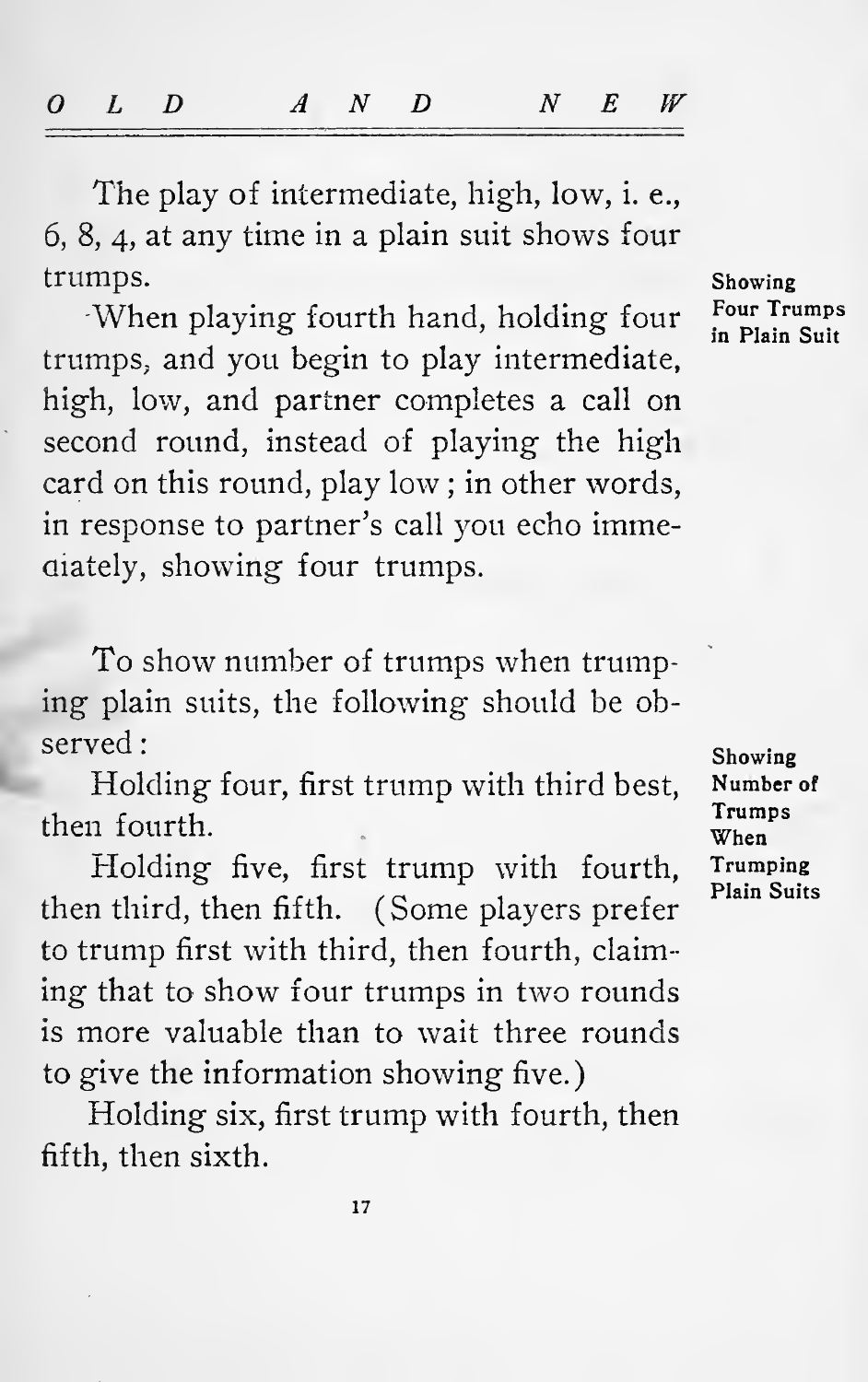If a player trumps the initial lead, then opens a four-card suit, he originally held five trumps.

To lead the losing trump when eleven Losing have been played, you must be sure that Trump either you or your partner can get in, whatever is led.

Show Your Suit, Keep Partner in Lead When Trumps Have Been Called

or Led ner in, that he may continue to draw the If partner leads low trump and you win the trick, if holding commanding cards, show your suit before returning trump. If you hold a singleton trump, show your suit, then lead low card, endeavoring to put part trumps.

Great Suit-Card of Re- Entry

If you hold a great suit and fear it will be trumped on the second round, it is sometimes good play for your second lead to be from another suit in which you have a card of re-entry. By so doing you practically say to partner : "I have shown you my best suit and one in which <sup>I</sup> have a re-entrv, now,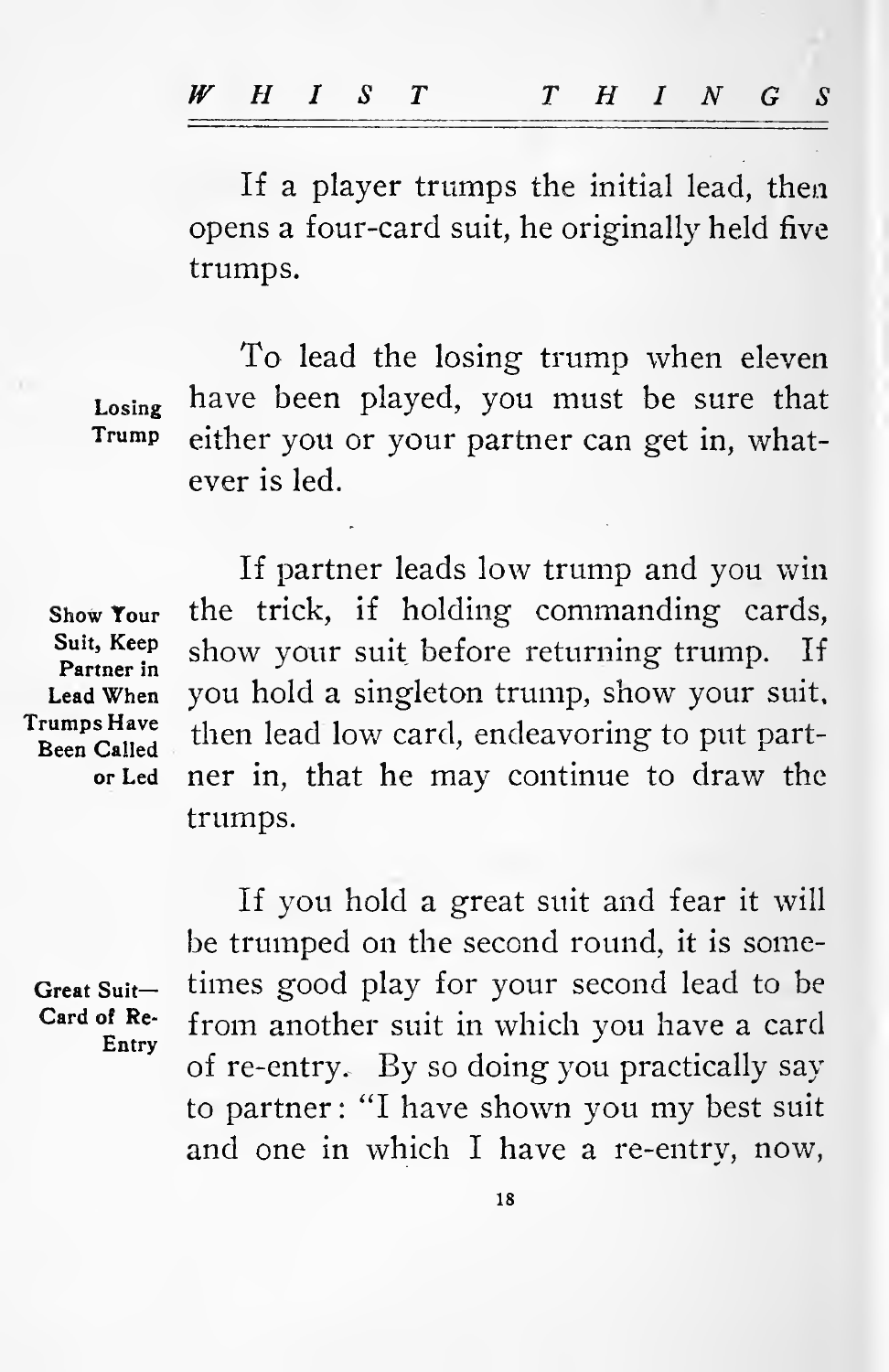| 0 L D A N D N E W |  |  |  |  |  |
|-------------------|--|--|--|--|--|
|                   |  |  |  |  |  |

then, if you have trump strength, go ahead and draw them."

If partner shows a great suit, and you hold strength in trumps, it is your duty to call for them ; but before he leads them he should, if possible, show a card of re-entry, i. e., if he holds Ace, King of another suit, he should lead King, then respond to trump call.

When after two leads of trumps you find all the strength massed in one hand, it is then best to force, try to compel the strong Trump Hand hand to lead up to you.

Subtract the face value of the fourth best card from the number eleven and the re mainder will correspond to the number of  $Rule$  e cards higher than that fourth best card Eleven against you. Example: If an Eight is led from Ace, Jack, Nine, Eight, eight from eleven leaving three, if King, Queen, Ten are held in one hand, the Ten if played will win the trick.

Partner's Great Suit

Force Strong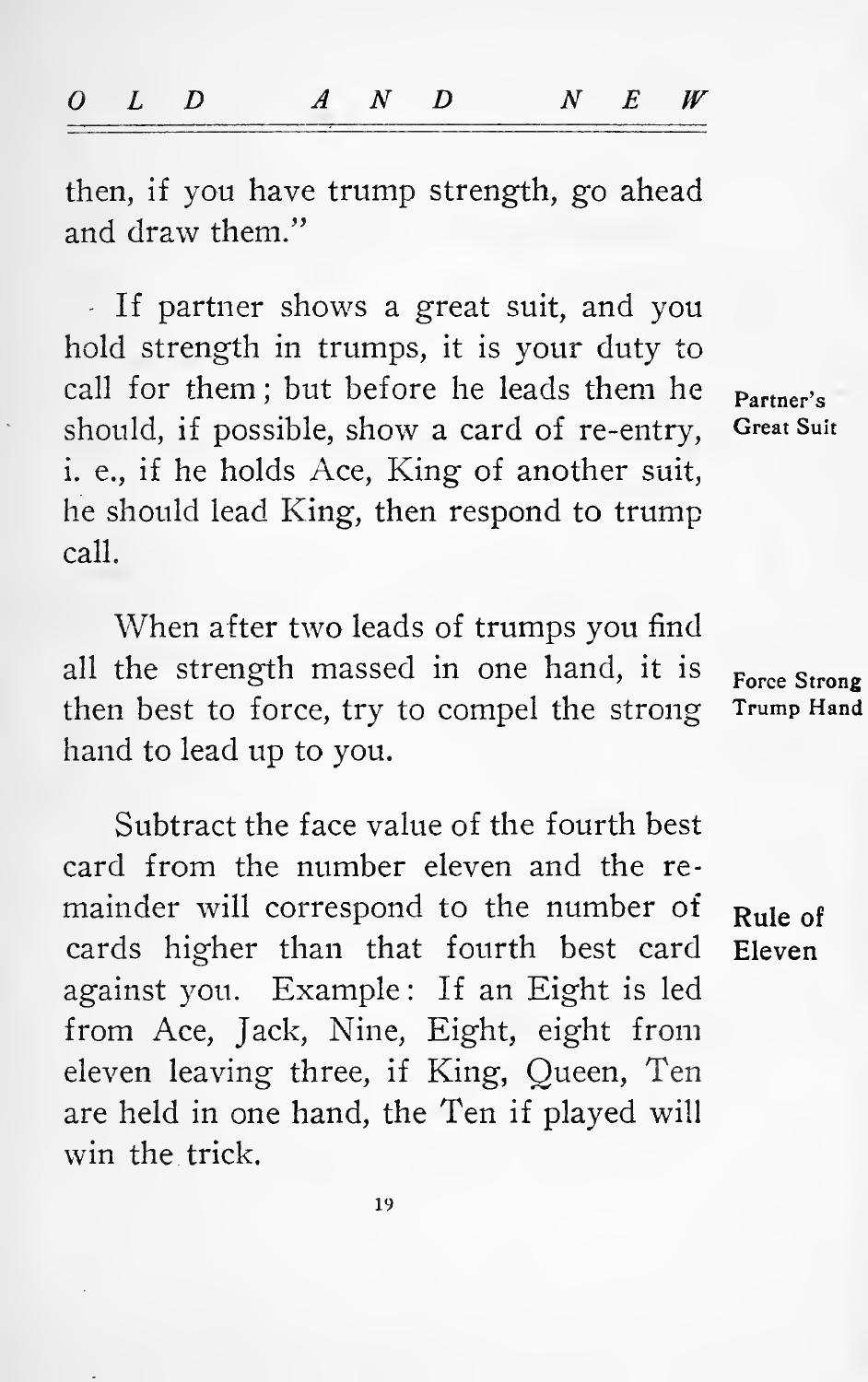"Second hand low" is an old-time expression, but does not apply to any card that Second may be led. King or Queen led, cover with<br>Hand Ace: holding King and one small to Queen Ace ; holding King and one small, to Queen led, play King, because if the Ace is third hand it will be finessed and lose in any event ; if Ace is in partner's hand, the King makes and the suit may be cleared for him.

> Jack led, never cover unless you hold two honors of equal value above it. Any small card led, if holding two high cards in sequence and one small, cover; but if holding two high cards and more than one small, play low; the suit may be cleared and you may bring it in instead of the hand that opened it.

Holding a Fourchette, the cards immediately higher and lower than the one led, cover ; the Nine, Jack is the Fourchette over the Ten.

A good rule to follow in any position : If weak in trumps, play a forward game; if strong in trumps play a backward game. (Strength is four or more.) The Rule of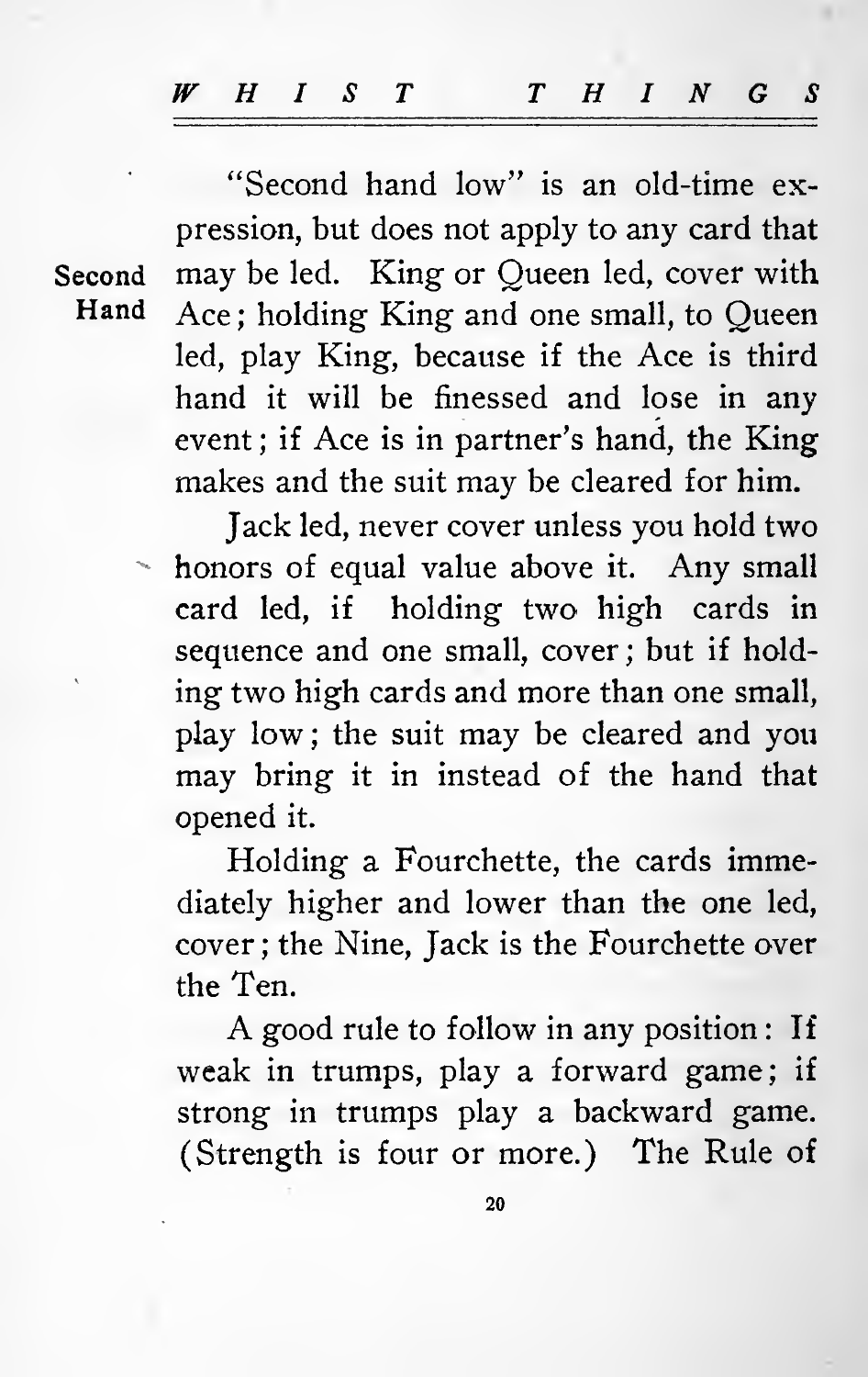| W<br><b>N</b><br>Λ<br>л |   |  |  |  |  |  |
|-------------------------|---|--|--|--|--|--|
|                         | 0 |  |  |  |  |  |

Eleven should always be kept in mind in any position.

Third hand will always play highest card to low card led, except when holding Ace, Queen (Major Tennace) and one or two Third<br>small, when you are privileged to finesse: if Hand small, when you are privileged to finesse; if Queen wins, the Ace or trumps should be returned immediately. If holding Ace and Queen only, play Ace, and return Queen.

To partner's lead of Ace, Jack, holding King and two small, play King on Jack, even though it be trumped. The short suit should always unblock to partner's long one, and when discarding get rid of command of partner's suit, retaining command of adversaries' suits.

It is sometimes good play to finesse partner's fourth best lead if you hold all the cards better than the card led against his hand, provided you can do so without block ing the suit. After he knows where the strength of the suit lies, his hand may justify an attempt to draw the trumps.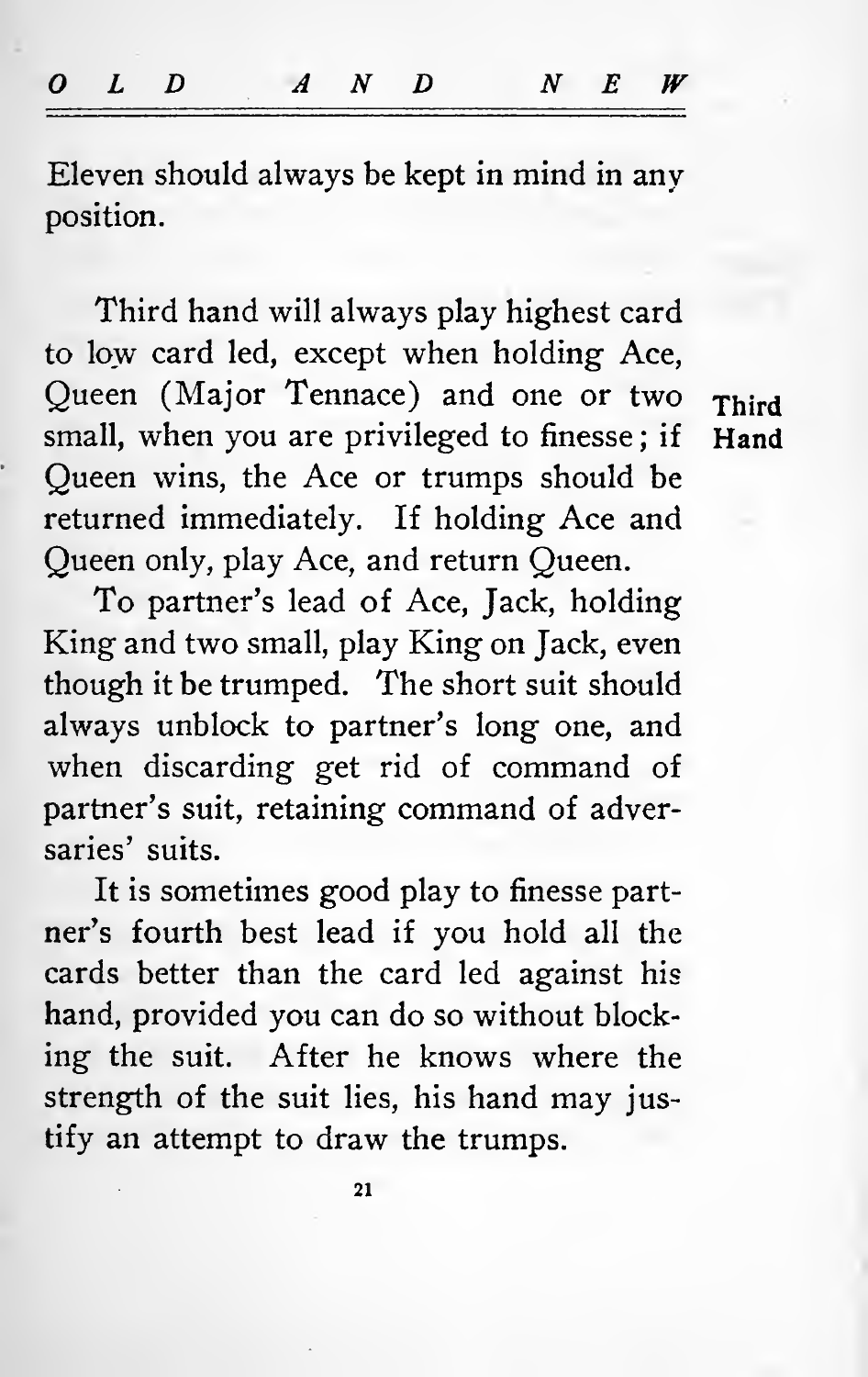|  |  | $W$ H I S T | $T$ <i>H</i> $I$ <i>N</i> $G$ <i>S</i> |  |  |  |
|--|--|-------------|----------------------------------------|--|--|--|
|  |  |             |                                        |  |  |  |

Fourth hand, of course, always tries to win the trick (unless making an underplay). Fourth If trick ls won with an intermediate card Hand and you hold Ace, it is usually bad play to lead it; by so doing you give up command of adversaries' suit. It often occurs that fourth hand wins a trick and then leads a card of the same suit up to weakness, or for the pur pose of giving partner an opportunity to finesse if the best card is in that hand, but if the original player plays his best card the suit may be cleared for you, and the next time you or your partner are in, a lead of trumps may be justifiable. The fall of the cards might indicate, however, that the original fourth hand has no more of the suit, and by the play would invite a force.

Lead through Strength

Always lead through strength, never up to it, unless for the purpose of throwing the lead. If an irregular opening is made on your left and it is finessed on your right, the strength is usually found in the latter hand, rather than in partner's.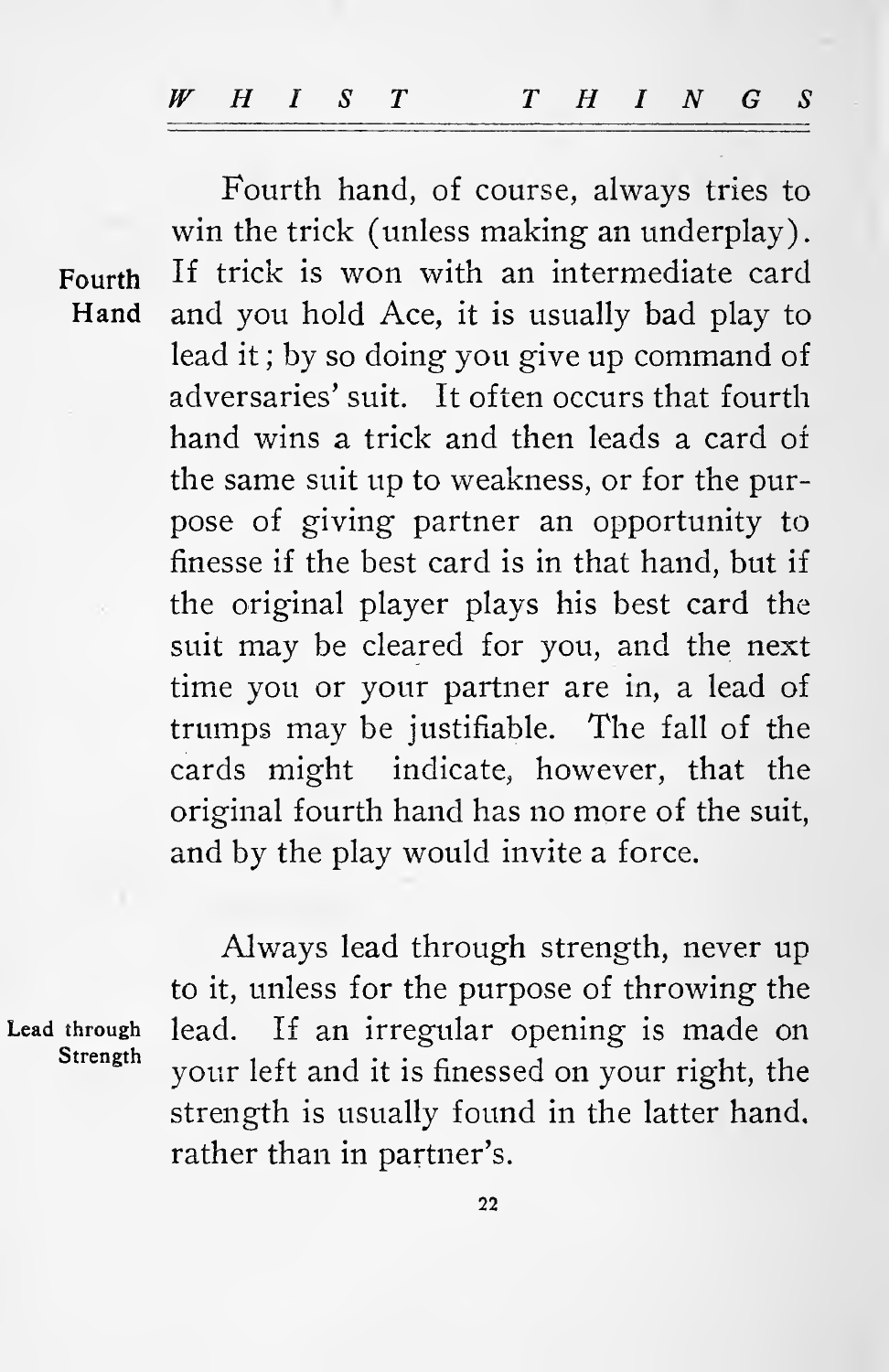| $O$ $L$ $D$ $A$ $N$ $D$ $N$ $E$ $W$ |  |  |  |  |  |  |  |
|-------------------------------------|--|--|--|--|--|--|--|
|-------------------------------------|--|--|--|--|--|--|--|

If it is necessary to open a Major Tennace Suit, with four, or five, open low. It Opening<br>is especially good play to open low with five  $\frac{Major}{Tennace Suit}$ is especially good play to open low with five when strong in trumps.

When adversaries are leading trumps, itoften becomes necessary to discard your own suit, in order to guard cards that may block their plain suits.

If partner leads trumps and it is apparent that he is doing so for the purpose of bringing in your long suit, be wary of dis carding from it.

Should the play of the hand devolp that trumps have all been drawn except that part ner holds two, three, or four, it is usually good play to make all Aces and Kings or other winning cards in your hand when you are in, regardless of prescribed leads.

Don't Carry Home Aces and Kings

Always force a leading or calling adversary ; do not change suits, for in nine cases out of ten you will force the strong trump hand. Forcing

Discarding Strong Suit

 $23$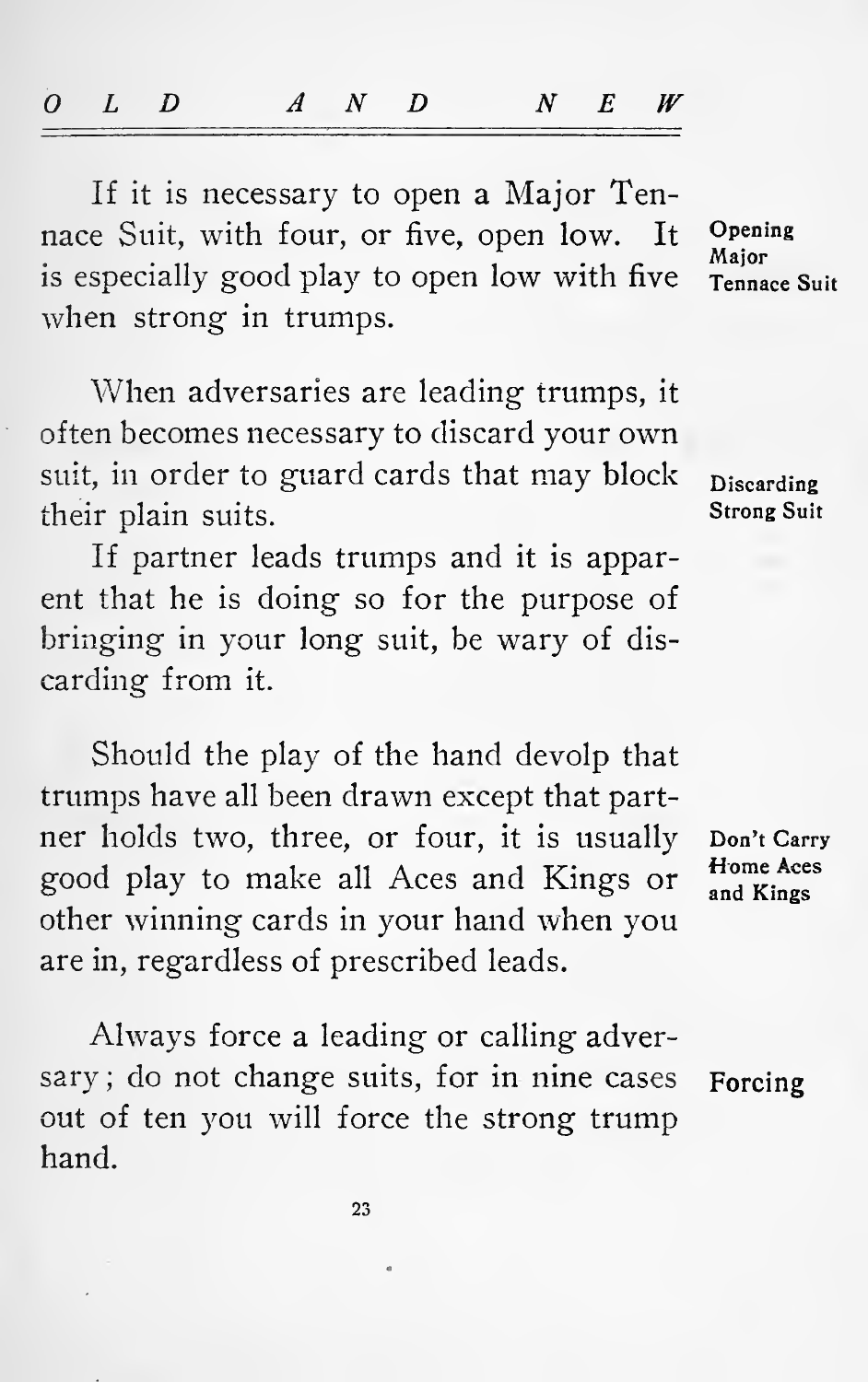| WHIST THINGS |
|--------------|
|--------------|

The writer believes in the long suit game, and advises that a singleton be not led Singleton unless you hold at least five small trumps, and then only provided the hand is weak in plain suits.

> Opportunities for the following plays do not occur frequently, but are valuable at times to players of good judgment:

Inviting Force

When void of a suit and trick is partner's, the discard of a 2, 3 or 4, indicates a willingness to be forced; the discard of a 5, 6, or 7, indicates the contrary.

Long

Trump sometimes good play, the lead having made Being left with the long trump and suit headed by Ace, King, lead low ; when hold ing more than one, an extra lead of trumps is it impossible for adversaries to guard block ing cards.

It is here that the odd tricks are frequently Hand gained or lost. The diversity of hand endings makes it impossible to give an infallible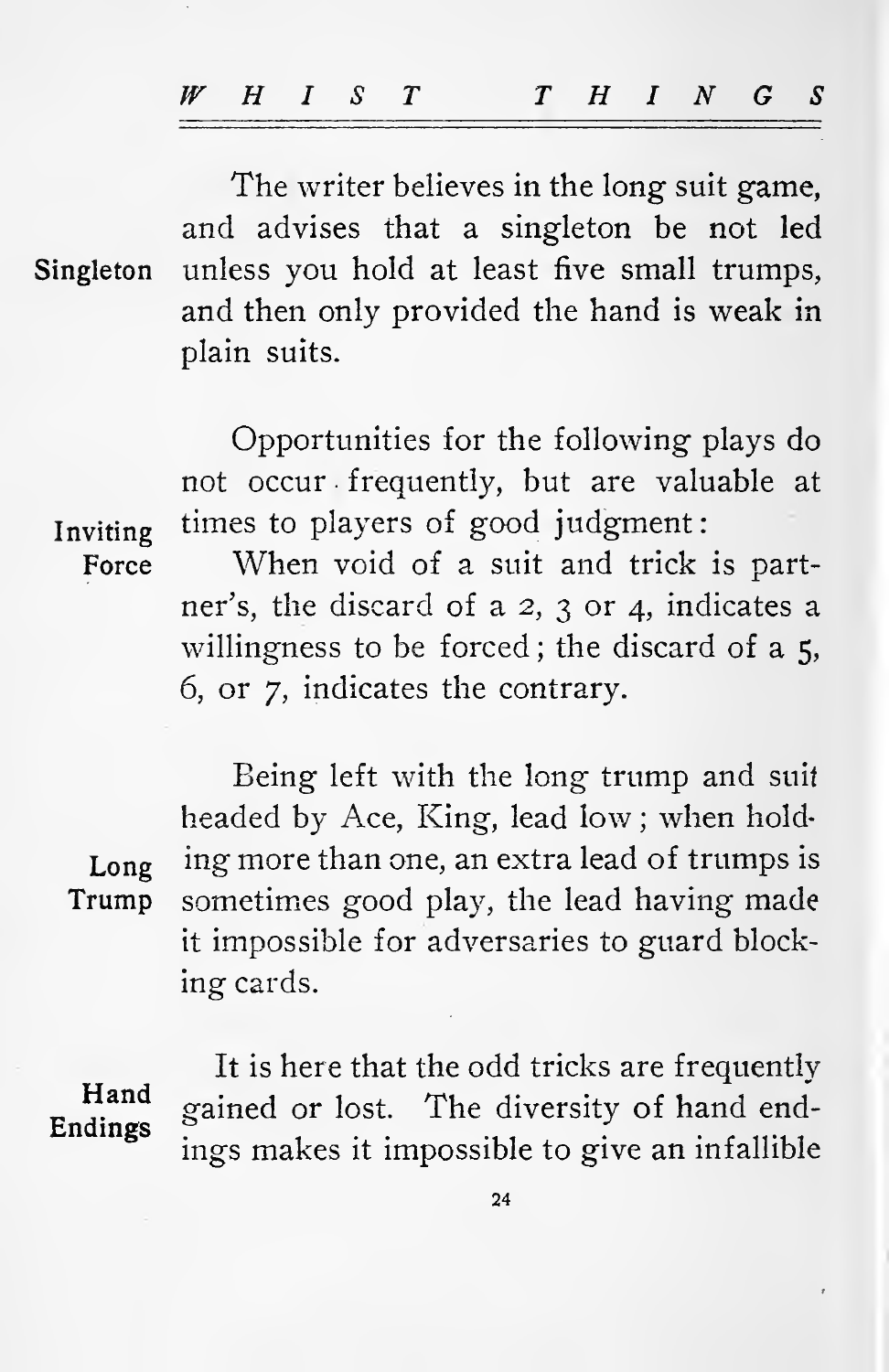| $O$ $L$ $D$ $A$ $N$ $D$ $N$ $E$ $W$ |  |  |  |  |  |  |
|-------------------------------------|--|--|--|--|--|--|
|                                     |  |  |  |  |  |  |

rule of play in any work, however large its scope. Memory at this stage of the game is the most essential requisite, and the best that can be done, is to play according to the story told by the cards already turned.

Underplay is interesting when it works satisfactorily. Following are a few instances that occasionally occur: If you are second Underplay hand and hold Ace, Jack and one small, if strong in trumps, to King led play low ; the leader will follow the King with a low card, expecting partner to win with Ace ; you then play Jack. You now have won a trick in adversaries' suit and still hold command. The play can be made either second or fourth hand, and is especially advantageous if partner calls for trumps ; the call is completed on the second round and you are in to respond.

The same play applies to Queen led, but it is more dangerous, the leader's partner being more likely to be short of the suit, and second play may be trumped.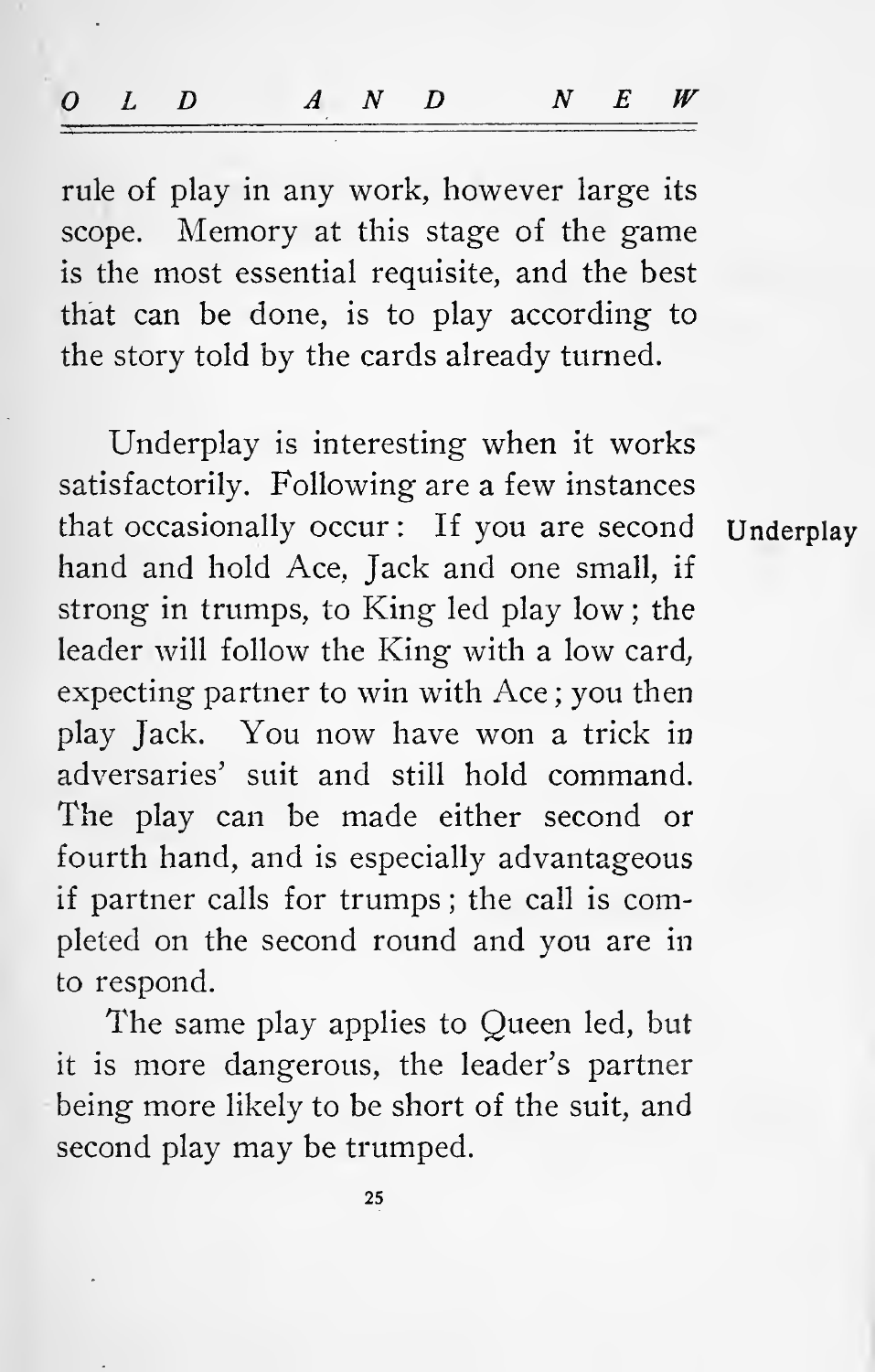When adversaries lead trumps from four and you hold four, it is sometimes good play to refuse to take the first and sometimes the second tricks, endeavoring to be in com mand on the last round. This, of course, only applies when you or your partner have a plain suit that can be brought in.

Before attempting any of these plays the fall of the cards and your hand should be well considered. Beginners are particularly liable to lose tricks by underplay.

Considerable has been written discouraging the play of false cards, and may have FALSE been justifiable when writing of certain sys-<br>CARDS terms of play that have been in young but tems of play that have been in vogue, but the game as now played, when every card is freighted with a fund of information, it seems that when plays can be made that will conceal the information from the player for whom it was intended, the situation warrants false cards, provided they will not mislead partner or otherwise harm his hand. When playing with adversaries who call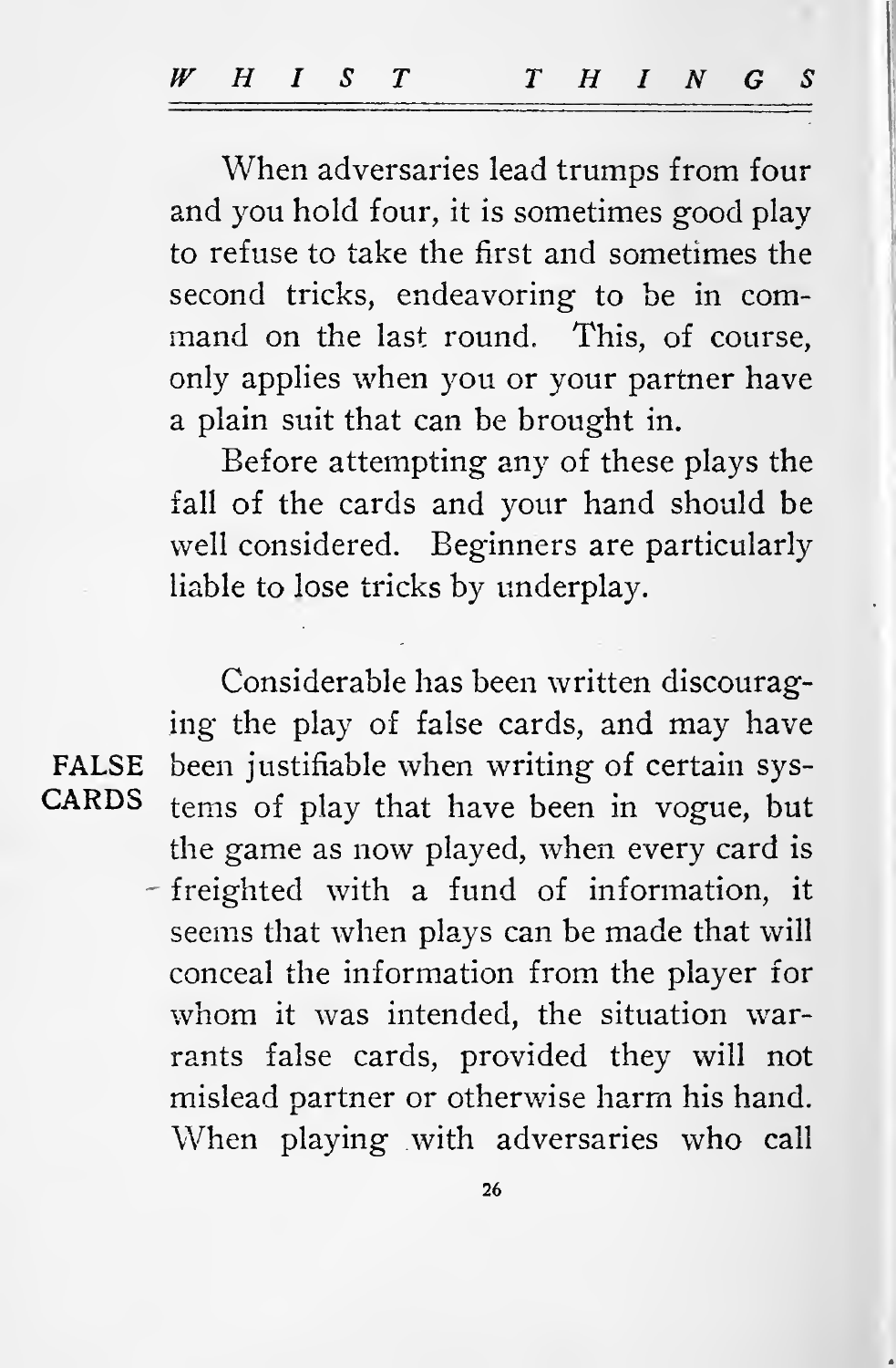for trumps to be led through an honor turned by the irregular lead of a Jack or Queen, and you are either second or fourth hand holding Ace, King, <sup>I</sup> believe you are justified in covering with the Ace, thereby for the time being concealing the information for which the lead was intended.

The same applies to irregular leads made to show strength in trumps.

The play of false cards is not recom mended to the novice, as it is difficult for an experienced player to play them and not lose tricks.

Barring exceptions noted, correct play is very important, otherwise partner may lose confidence in you, and good hands may Correct turn out to be poor trick winners. Especial Play care should be given to opening leads. If you open a suit with Ace, from Ace, Jack, Ten, Five, Deuce, be sure you follow the Ace with the Five (fourth best) ; the Deuce on the second lead would show only two cards (Fisher Ames Lead) in that suit.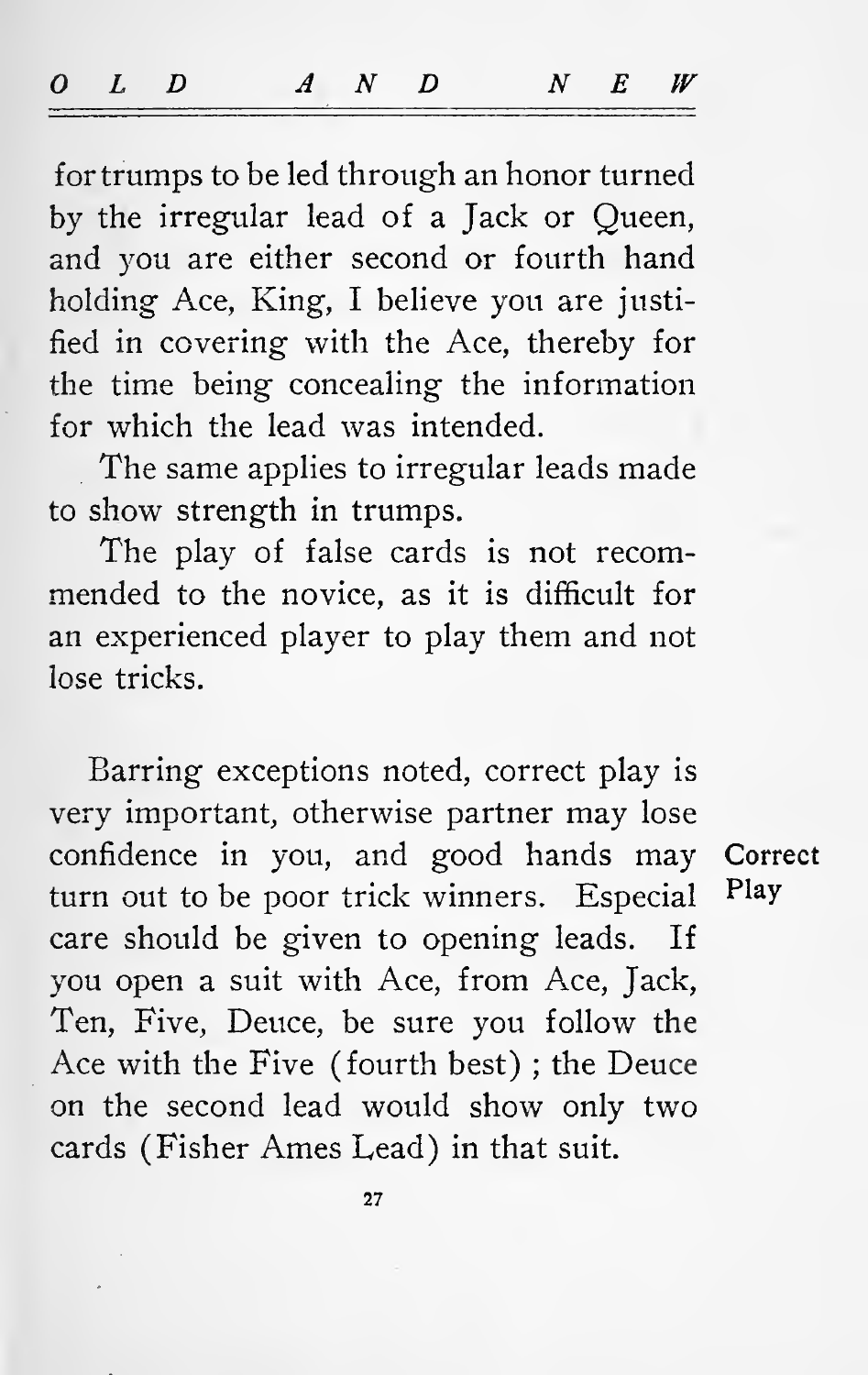WHIST THINGS

There can be no doubt that the simplest and most practicable discard for beginners Discard is from weakest suits, that partner may judge from inference as to the strongest suit held.

> The following discard, which embodies the Rotary System, may at first glance seem complicated, but the writer believes if practised will be found comparatively easy and decidedly effective

> If partner leads trumps from strength, your first discard shall be by the Rotary System ; if partner leads trumps from weakness and you continue to draw them for him, his first discard shall also be by the Rotary System.

> If adversaries lead trumps from strength, your first discard shall be made from strongest suit; if, however, your hand is such that to discard from strongest suit would be inadvisable, then a reverse discard shall be used, viz.: If Spades are trumps, and Diamonds have been shown, a reverse discard in clubs shows strength in Hearts.

> > 28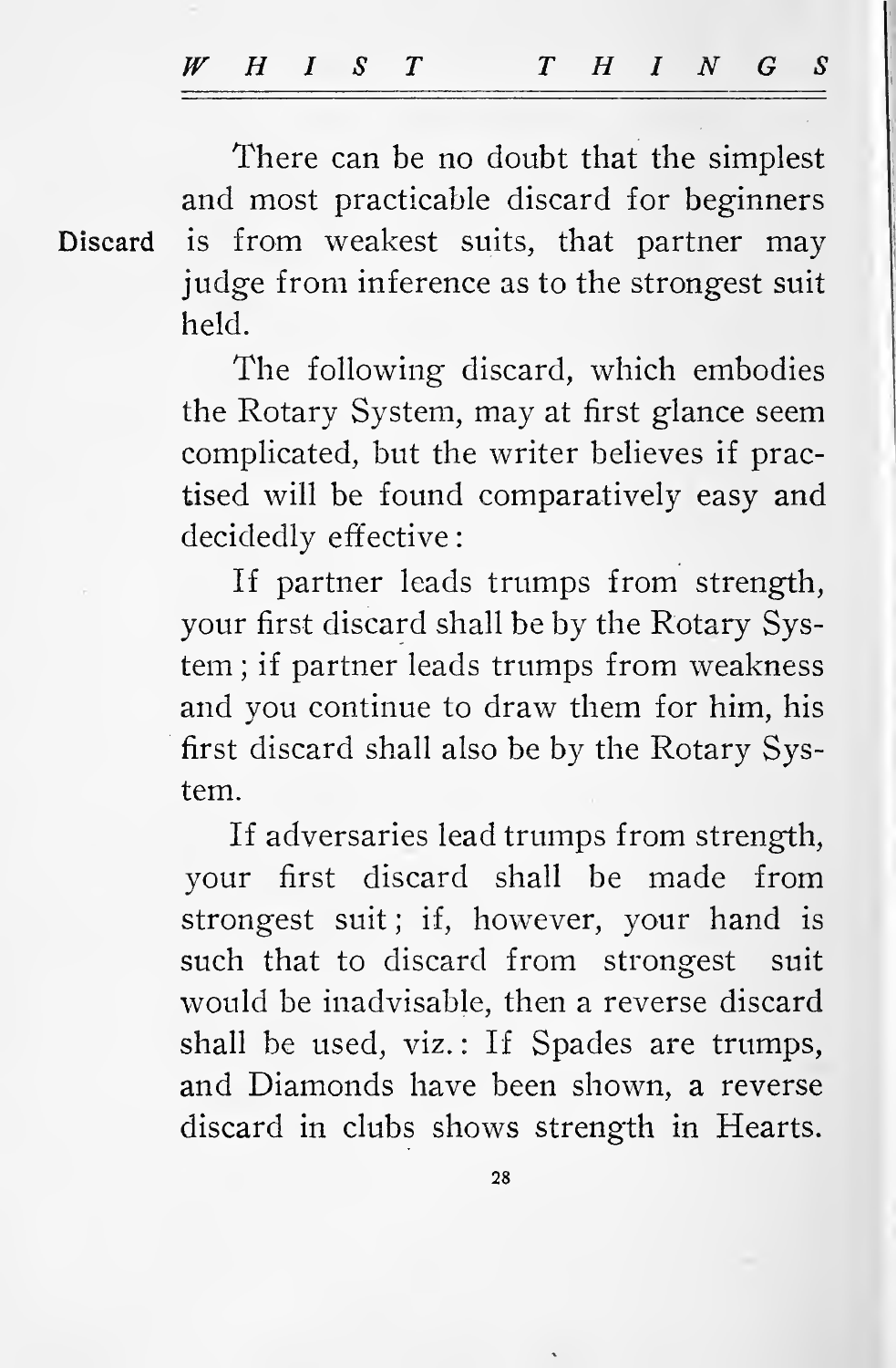When using this system you should not jump at the conclusion that partner's first discard is his strongest suit, especially if it is an intermediate card; it may be the beginning of a reverse discard.

To discard the best of a suit always shows you have command of that suit.

Explanation of the Rotary Discard. Arranging the suits alphabetically, they stand:

Clubs—Diamonds—Hearts—Spades.

The discard of a club shows strength in Diamonds. If Clubs are trumps the discard of a Spade also shows strength in Diamonds. The strong suit is the one next below the discard, always eliminating the trump.

Before you begin play, in a match or duplicate game, look into the faces of your adversaries and try to judge of their possible  $K_{\text{NOW}}$ astuteness.

Intuition and judgment are always important. Science adds zest to the game.

If you have whist perception, practise will make you a good player.

WELL. TO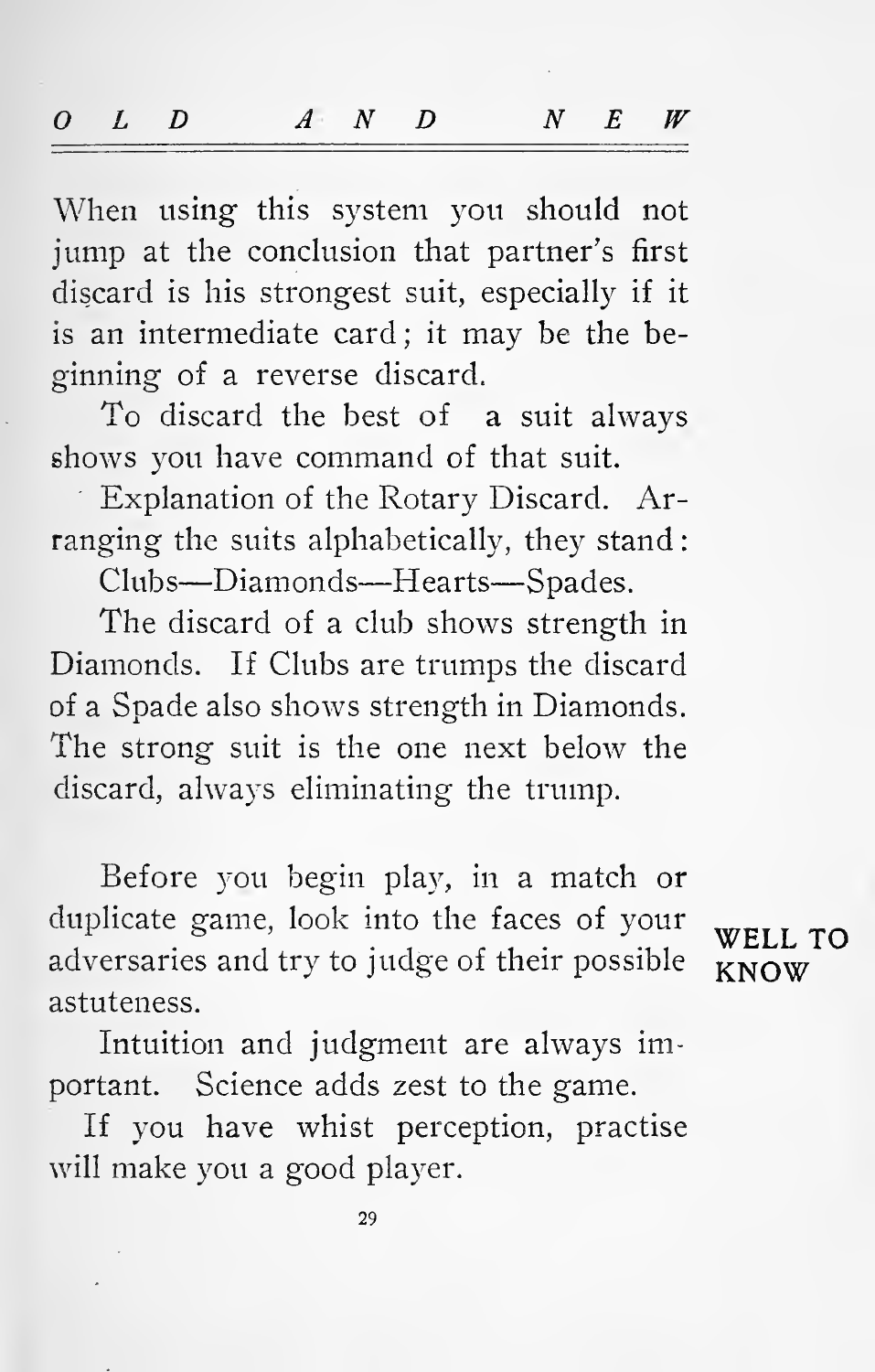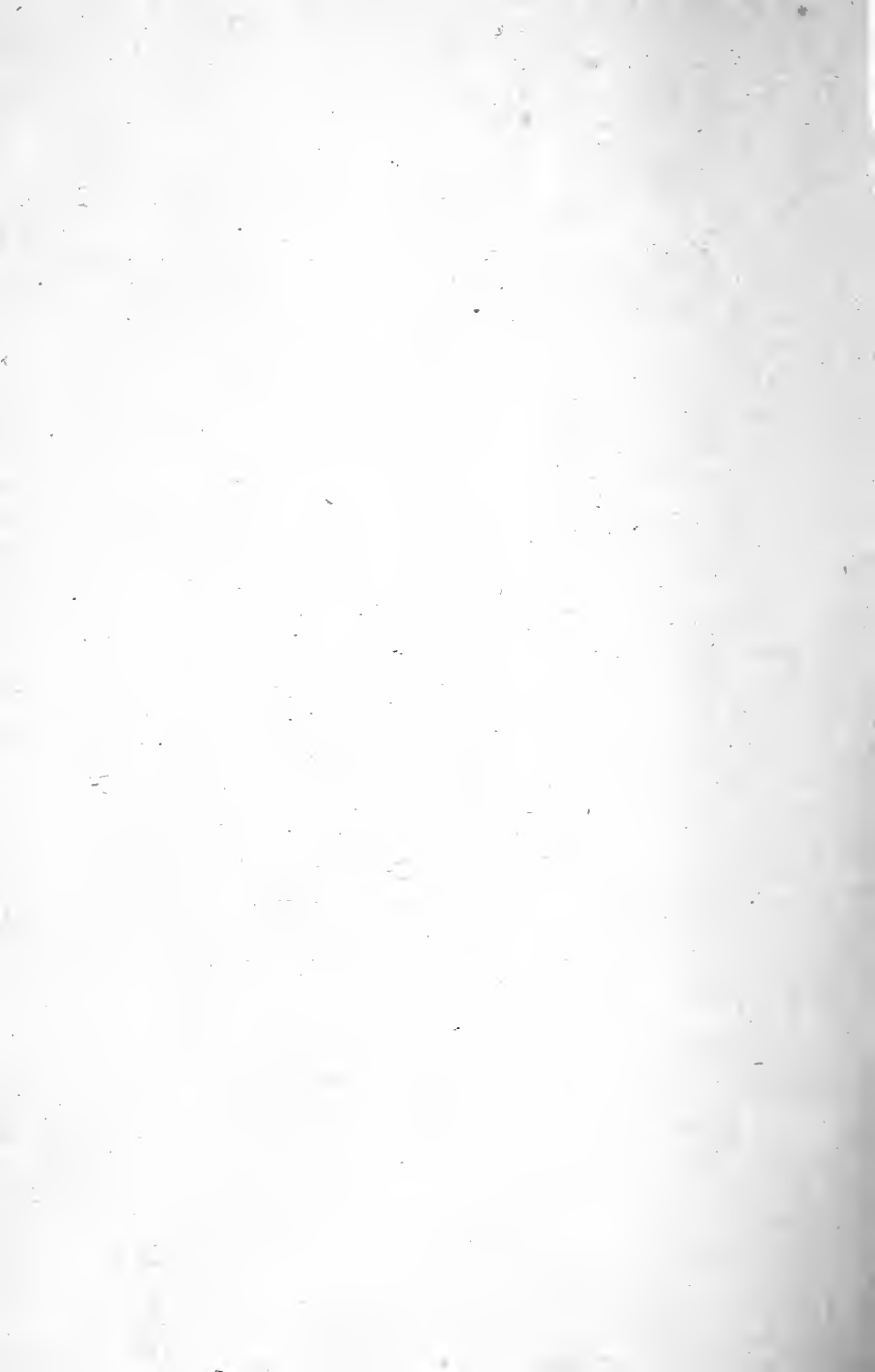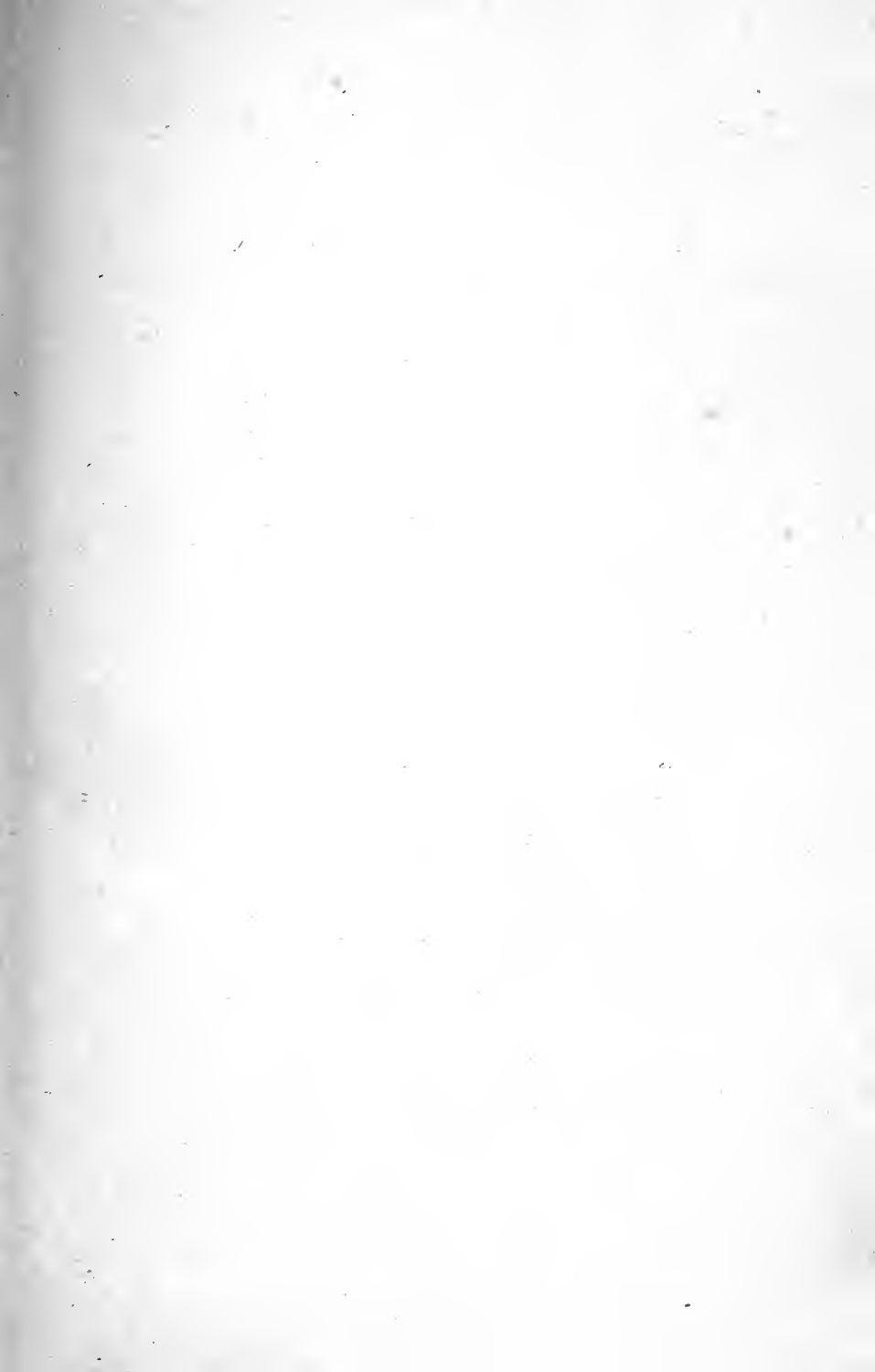MAV <sup>18</sup> 1903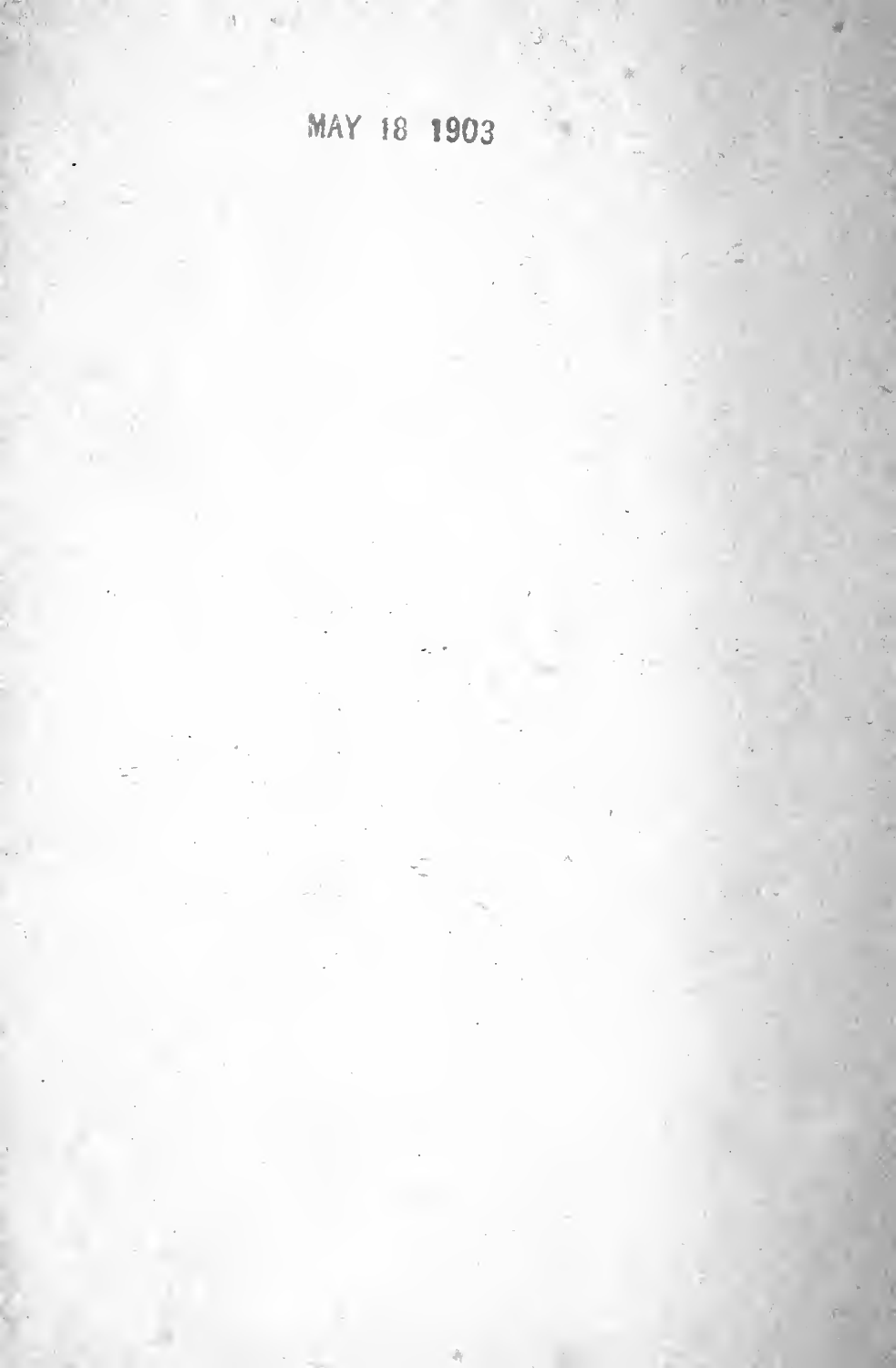